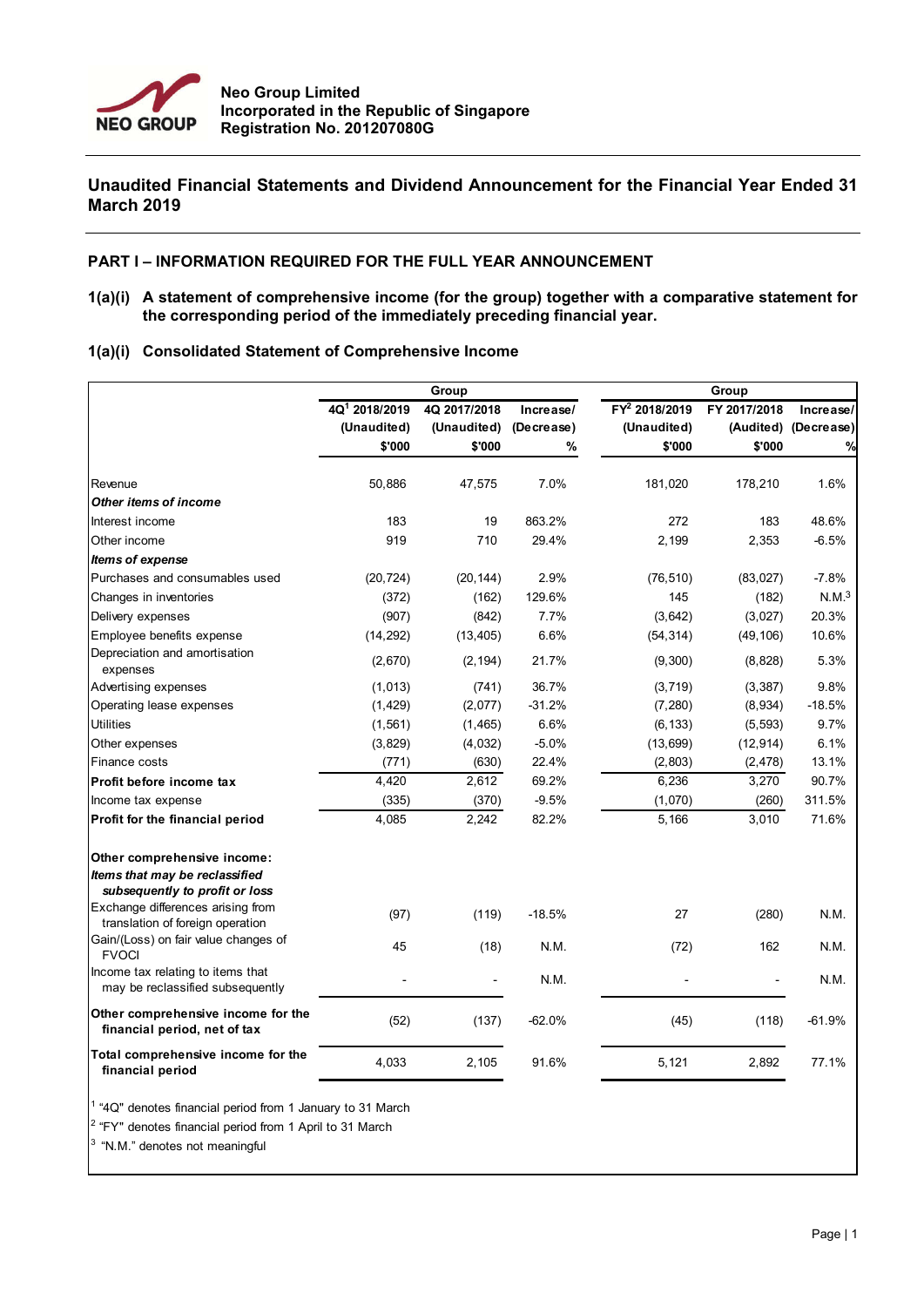## **1(a)(i) Consolidated Statement of Comprehensive Income** (Continued)

|                                                |              | Group        |            |              | Group        |            |
|------------------------------------------------|--------------|--------------|------------|--------------|--------------|------------|
|                                                | 4Q 2018/2019 | 4Q 2017/2018 | Increase/  | FY 2018/2019 | FY 2017/2018 | Increase/  |
|                                                | (Unaudited)  | (Unaudited)  | (Decrease) | (Unaudited)  | (Audited)    | (Decrease) |
|                                                | \$'000       | \$'000       | %          | \$'000       | \$'000       | %          |
| Profit/(Loss) attributable to:                 |              |              |            |              |              |            |
| Owners of the parent                           | 3,920        | 2,745        | 42.8%      | 5,398        | 3,630        | 48.7%      |
| Non-controlling interests                      | 165          | (503)        | N.M.       | (232)        | (620)        | $-62.6%$   |
|                                                | 4,085        | 2,242        | 82.2%      | 5,166        | 3,010        | 71.6%      |
| Total comprehensive income<br>attributable to: |              |              |            |              |              |            |
| Owners of the parent                           | 3.885        | 2.660        | 46.1%      | 5.321        | 3.635        | 46.4%      |
| Non-controlling interests                      | 148          | (555)        | N.M.       | (200)        | (743)        | $-73.1%$   |
|                                                | 4,033        | 2,105        | 91.6%      | 5,121        | 2,892        | 77.1%      |
|                                                |              |              |            |              |              |            |

## **1(a)(ii) Notes to Consolidated Statement of Comprehensive Income**

Profit for the financial period/year is arrived at after crediting/(charging) the following:

|                                                                     | Group        |                        |           | Group        |              |            |  |
|---------------------------------------------------------------------|--------------|------------------------|-----------|--------------|--------------|------------|--|
|                                                                     | 4Q 2018/2019 | 4Q 2017/2018           | Increase/ | FY 2018/2019 | FY 2017/2018 | Increase/  |  |
|                                                                     | (Unaudited)  | (Unaudited) (Decrease) |           | (Unaudited)  | (Audited)    | (Decrease) |  |
|                                                                     | \$'000       | \$'000                 | %         | \$'000       | \$'000       |            |  |
|                                                                     |              |                        |           |              |              |            |  |
| Interest income                                                     | 183          | 19                     | 863.2%    | 272          | 183          | 48.6%      |  |
| Dividend income                                                     |              |                        | N.M.      | 34           | 45           | $-24.4%$   |  |
| Government grants                                                   | 457          | 500                    | $-8.6%$   | 851          | 1,120        | $-24.0%$   |  |
| Rental income                                                       | 124          | 127                    | $-2.4%$   | 496          | 502          | $-1.2%$    |  |
| Allowance for impairment loss on third<br>parties trade receivables | (69)         | (433)                  | $-84.1%$  | (69)         | (433)        | $-84.1%$   |  |
| Bad third parties trade receivables<br>written off                  |              | (34)                   | $-100.0%$ | (5)          | (41)         | $-87.8%$   |  |
| Reversal of allowance of impairment<br>loss                         | 17           | 37                     | $-54.1%$  | 100          | 37           | 170.3%     |  |
| Bad third parties trade receivables<br>written back                 |              | 47                     | $-100.0%$ |              | 47           | $-100.0%$  |  |
| Depreciation of property, plant and<br>equipment                    | (2, 250)     | (2,096)                | 7.3%      | (8,632)      | (8, 466)     | 2.0%       |  |
| Depreciation of investment properties                               | (12)         | (13)                   | $-7.7%$   | (48)         | (48)         | N.M.       |  |
| Amortisation of intangible assets                                   | (408)        | (85)                   | 380.0%    | (620)        | (314)        | 97.5%      |  |
| Foreign exchange gain/(loss), net                                   | 87           | 335                    | $-74.0%$  | (222)        | 96           | N.M.       |  |
| Inventories written down                                            | (11)         | (210)                  | $-94.8%$  | (11)         | (210)        | $-94.8%$   |  |
| Inventories written off                                             | (46)         |                        | N.M.      | (70)         | (7)          | 900.0%     |  |
| Gain on disposal of property, plant and<br>equipment                | 51           | 37                     | 37.8%     | 26           | 27           | $-3.7%$    |  |
| Plant and equipment written off                                     | (172)        | (202)                  | $-14.9%$  | (188)        | (260)        | $-27.7%$   |  |
| Finance costs                                                       | (771)        | (630)                  | 22.4%     | (2,803)      | (2, 478)     | 13.1%      |  |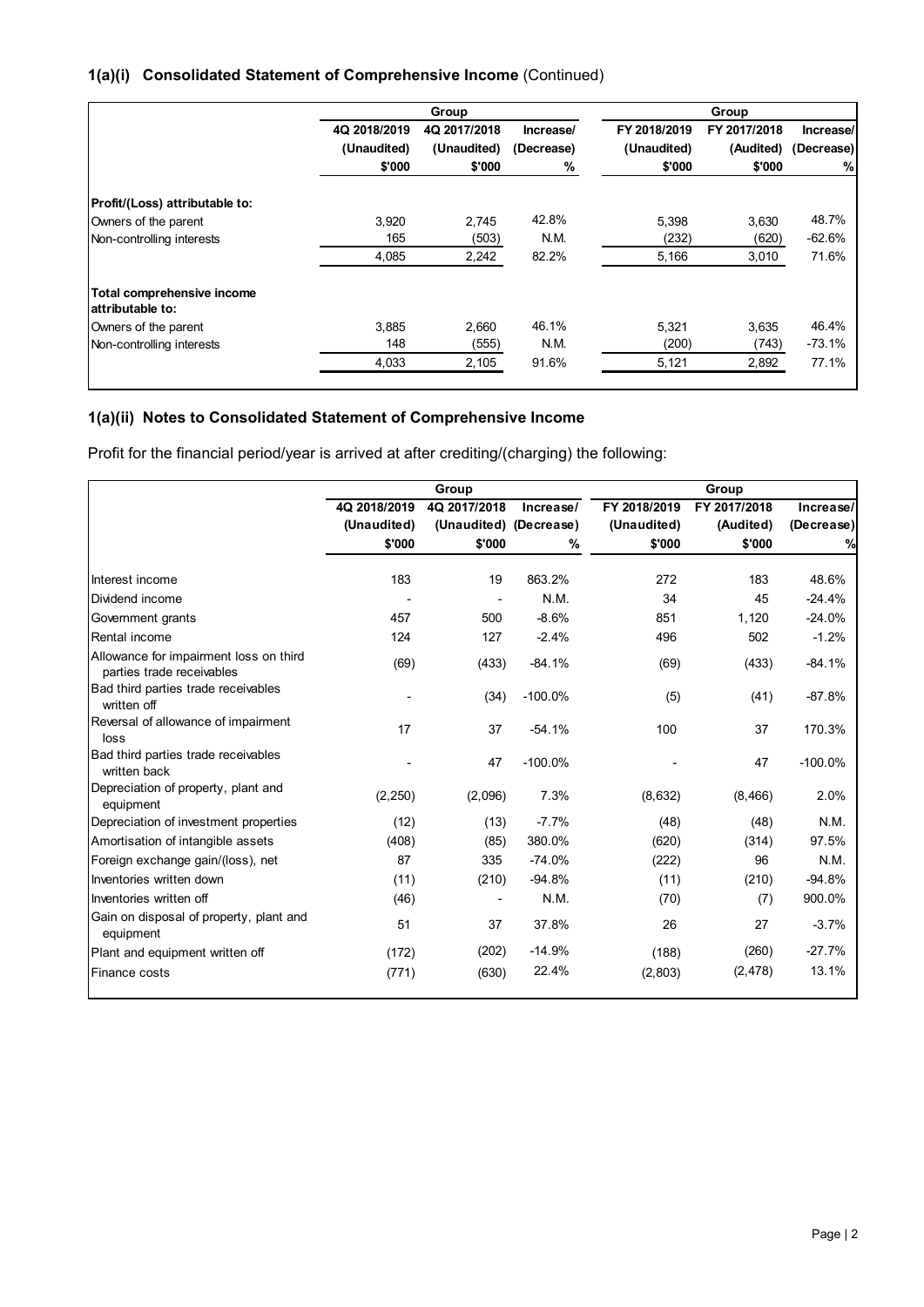#### **1(b)(i) A Statement of Financial Position (for the issuer and group), together with a comparative statement as at the end of the immediately preceding financial year.**

## **1(b)(i) Statements of Financial Position**

|                                                | Group       |           | Company     |           |
|------------------------------------------------|-------------|-----------|-------------|-----------|
|                                                | As at       |           | As at       |           |
|                                                | 31/3/2019   | 31/3/2018 | 31/3/2019   | 31/3/2018 |
|                                                | (Unaudited) | (Audited) | (Unaudited) | (Audited) |
|                                                | \$'000      | \$'000    | \$'000      | \$'000    |
| <b>ASSETS</b>                                  |             |           |             |           |
| <b>Current assets</b>                          |             |           |             |           |
| Inventories                                    | 11,452      | 9,569     |             |           |
| Trade and other receivables                    | 25,397      | 22,719    | 3,249       | 2,765     |
| Prepayments                                    | 620         | 568       | 20          | 30        |
| Cash and cash equivalents                      | 19,027      | 13,733    | 3,633       | 330       |
| <b>Total current assets</b>                    | 56,496      | 46,589    | 6,902       | 3,125     |
| <b>Non-current assets</b>                      |             |           |             |           |
| Property, plant and equipment                  | 81,218      | 81,512    | 4           | 5         |
| Investment properties                          | 1,154       | 1,202     |             |           |
| Intangible assets                              | 20,346      | 14,022    | 4           | 8         |
| Investments in subsidiaries                    |             |           | 40,657      | 29,220    |
| Other receivables                              | 3,211       | 3,175     | 1,900       | 1,851     |
| <b>FVOCI</b>                                   | 720         | 792       | 720         | 792       |
| <b>Total non-current assets</b>                | 106,649     | 100,703   | 43,285      | 31,876    |
| <b>TOTAL ASSETS</b>                            | 163,145     | 147,292   | 50,187      | 35,001    |
| <b>EQUITY</b>                                  |             |           |             |           |
| <b>Capital and reserves</b>                    |             |           |             |           |
| Share capital                                  | 8,664       | 7,899     | 8,664       | 7,899     |
| Merger and capital reserves                    | (1, 291)    | 179       |             |           |
| Fair value reserve                             | 90          | 162       | 90          | 162       |
| Foreign currency translation reserve           | 243         | 248       |             |           |
| Retained earnings                              | 30,788      | 26,849    | 5,662       | 1,377     |
| Equity attributable to owners of<br>the parent | 38,494      | 35,337    | 14,416      | 9,438     |
| Non-controlling interests                      | 3,299       | 4,076     |             |           |
| <b>TOTAL EQUITY</b>                            | 41,793      | 39,413    | 14,416      | 9.438     |
|                                                |             |           |             |           |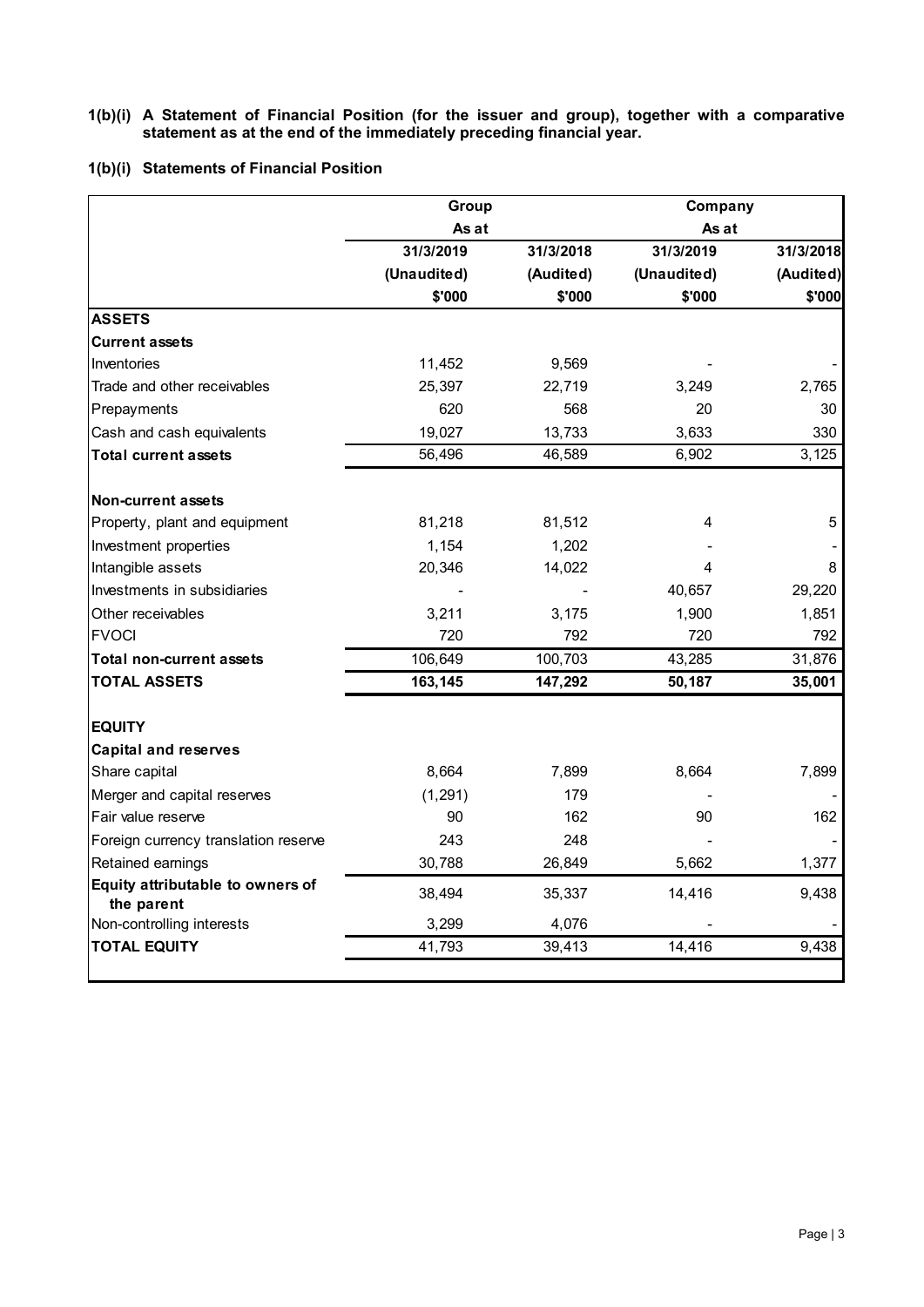# **1(b)(i) Statements of Financial Position** (Continued)

|                                      | Group       |           | Company     |           |  |
|--------------------------------------|-------------|-----------|-------------|-----------|--|
|                                      | As at       |           | As at       |           |  |
|                                      | 31/3/2019   | 31/3/2018 | 31/3/2019   | 31/3/2018 |  |
|                                      | (Unaudited) | (Audited) | (Unaudited) | (Audited) |  |
|                                      | \$'000      | \$'000    | \$'000      | \$'000    |  |
| <b>LIABILITIES</b>                   |             |           |             |           |  |
| <b>Current liabilities</b>           |             |           |             |           |  |
| Trade and other payables             | 30,078      | 23,948    | 5,874       | 2,590     |  |
| Provisions                           | 430         | 368       |             |           |  |
| <b>Bank borrowings</b>               | 33,168      | 32,164    | 668         |           |  |
| Finance lease payables               | 2,213       | 1,505     |             |           |  |
| Income tax payable                   | 1,619       | 991       | 16          |           |  |
| <b>Total current liabilities</b>     | 67,508      | 58,976    | 6,558       | 2,590     |  |
| <b>Non-current liabilities</b>       |             |           |             |           |  |
| Other payables                       | 2,579       | 1,855     | 26,696      | 22,973    |  |
| Bank borrowings                      | 42,852      | 40,686    | 2,517       |           |  |
| Finance lease payables               | 4,457       | 3,167     |             |           |  |
| Deferred tax liabilities             | 3.956       | 3,195     |             |           |  |
| <b>Total non-current liabilities</b> | 53,844      | 48,903    | 29,213      | 22,973    |  |
| <b>TOTAL LIABILITIES</b>             | 121,352     | 107,879   | 35,771      | 25,563    |  |
| <b>TOTAL EQUITY AND LIABILITIES</b>  | 163,145     | 147,292   | 50,187      | 35,001    |  |
|                                      |             |           |             |           |  |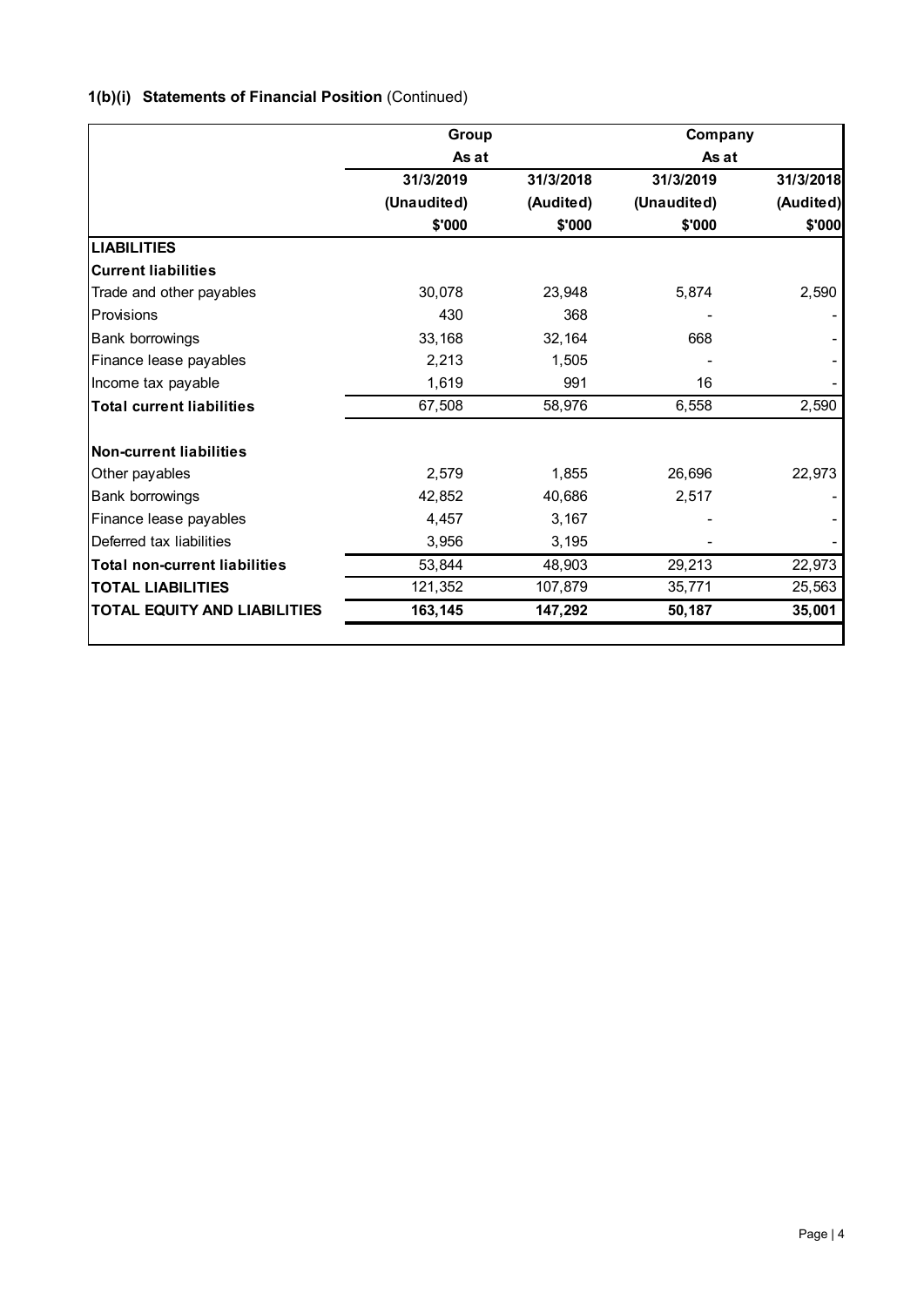## **1(b)(ii) Aggregate amount of group's borrowings and debt securities**

| Amount repayable in one year or less, or on demand | As at 31/3/2019<br>(Unaudited)<br>\$'000 |                  | As at 31/3/2018<br>(Audited)<br>\$'000 |                  |
|----------------------------------------------------|------------------------------------------|------------------|----------------------------------------|------------------|
|                                                    | <b>Secured</b>                           | <b>Unsecured</b> | <b>Secured</b>                         | Unsecured        |
| <b>Bank borrowings</b>                             | 13.582                                   | 19,586           | 15.374                                 | 16,790           |
| Finance lease payables                             | 2.213                                    |                  | 1,505                                  |                  |
| Amount repayable after one year                    | As at 31/3/2019<br>(Unaudited)           |                  | As at 31/3/2018<br>(Audited)           |                  |
|                                                    | \$'000                                   |                  | \$'000                                 |                  |
|                                                    | <b>Secured</b>                           | <b>Unsecured</b> | <b>Secured</b>                         | <b>Unsecured</b> |
| <b>Bank borrowings</b>                             | 40.784                                   | 2,068            | 38,611                                 | 2,075            |
| Finance lease payables                             | 4.457                                    | -                | 3,167                                  |                  |

#### **Details of any collateral:**

As at 31 March 2019, the Group's borrowings comprised bank borrowings and finance lease payables.

#### **Bank borrowings**

Bank borrowings of \$13.58 million repayable within one year or less or on demand, and \$40.78 million repayable after one year are both secured by the legal mortgage in favour of the banks over the following properties at:

- (i) 6A Wan Lee Road;
- (ii) 1, 3 ,5 ,7 & 9 Enterprise Road;
- (iii) 30B Quality Road;
- (iv) 14 Joo Koon Circle;
- $(v)$  50 Tuas Avenue 11 #02-12;
- (vi) 16 Jalan Kilang Timor #03-07;
- (vii) 8B Admiralty Street #02-16;
- (viii) 22 Senoko Way;
- (ix) 6 & 8 Jalan Istimewa 8, Ulu Tiram, Johor, Malaysia; and
- (x) 3343 Jalan Pekeliling Tanjung 27, Kulai, Johor, Malaysia.

The remaining bank borrowings of \$19.59 million repayable within one year or less or on demand, and \$2.07 million repayable after one year are unsecured.

#### **Finance lease payables**

The Group's obligations under finance leases of \$2.21 million repayable within one year or less or on demand, and \$4.46 million repayable after one year are secured by the leased assets.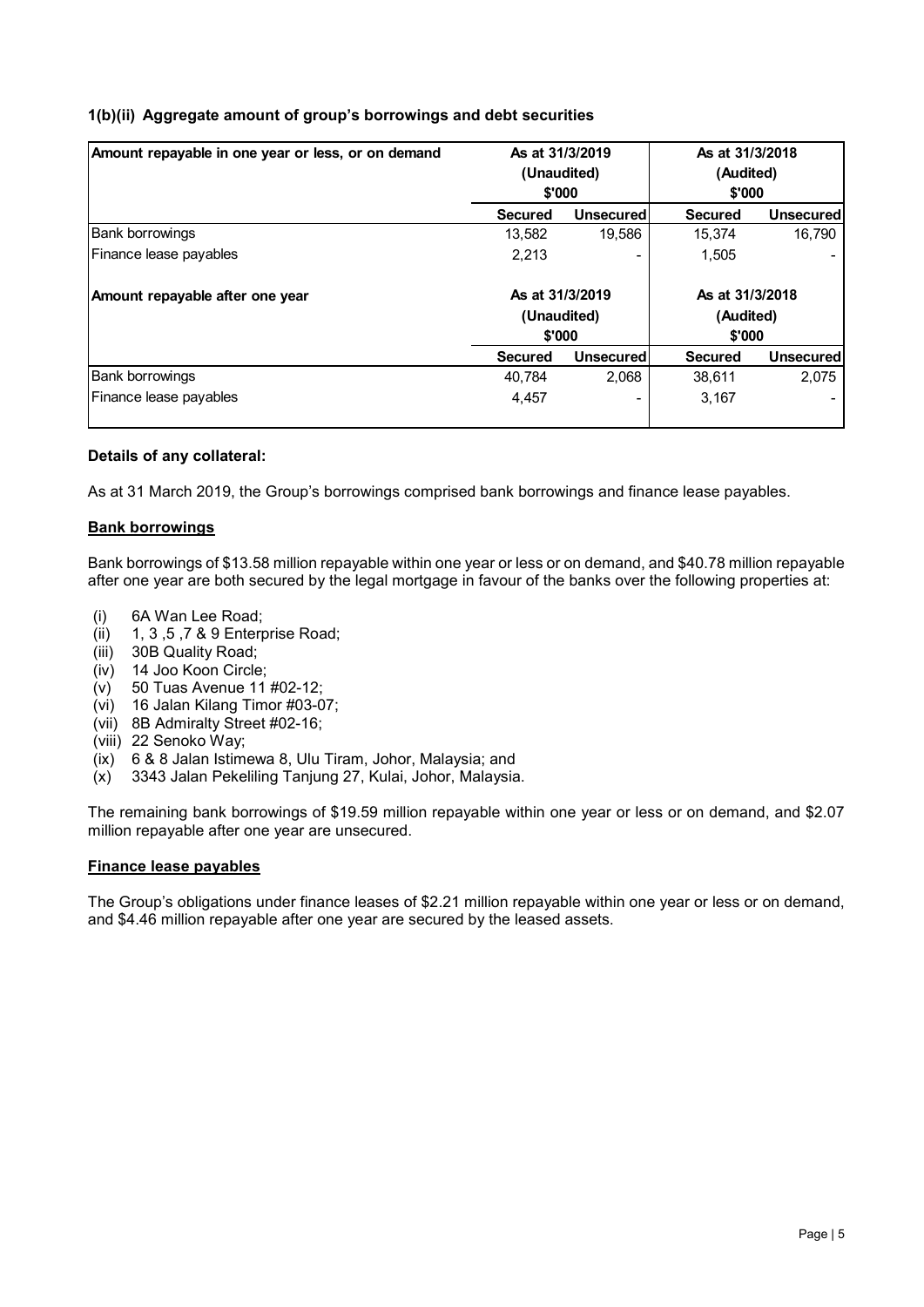#### **1(c) A statement of cash flows (for the group), together with a comparative statement for the corresponding period of the immediately preceding financial year.**

## **1(c) Consolidated Statement of Cash Flow**

|                                                                     | Group        |              | Group        |              |  |
|---------------------------------------------------------------------|--------------|--------------|--------------|--------------|--|
|                                                                     | 4Q 2018/2019 | 4Q 2017/2018 | FY 2018/2019 | FY 2017/2018 |  |
|                                                                     | (Unaudited)  | (Unaudited)  | (Unaudited)  | (Audited)    |  |
|                                                                     | \$'000       | \$'000       | \$'000       | \$'000       |  |
| <b>Operating activities</b>                                         |              |              |              |              |  |
| Profit before income tax                                            | 4,420        | 2,612        | 6,236        | 3,270        |  |
| Adjustments for:                                                    |              |              |              |              |  |
| Allowance for impairment loss on third<br>parties trade receivables | 69           | 433          | 69           | 433          |  |
| Bad third parties trade receivables<br>written off                  |              | 34           | 5            | 41           |  |
| Reversal of allowance for impairment loss                           | (17)         | (37)         | (100)        | (37)         |  |
| Bad third parties trade receivables written back                    |              | (47)         |              | (47)         |  |
| Depreciation and amortisation expenses                              | 2,670        | 2,194        | 9,300        | 8,828        |  |
| Dividend income                                                     |              |              | (34)         | (45)         |  |
| Interest expense                                                    | 771          | 630          | 2,803        | 2,478        |  |
| Interest income                                                     | (183)        | (19)         | (272)        | (183)        |  |
| Inventories written down                                            | 11           |              | 11           | 7            |  |
| Inventories written off                                             | 46           | 210          | 70           | 210          |  |
| Gain on disposal of property, plant and<br>equipment                | (51)         | (37)         | (26)         | (27)         |  |
| Plant and equipment written off                                     | 172          | 202          | 188          | 260          |  |
| Operating cash flows before working<br>capital changes              | 7,908        | 6,175        | 18,250       | 15,188       |  |
| Working capital changes:                                            |              |              |              |              |  |
| Inventories                                                         | 1,086        | 2,663        | (1,951)      | 3,382        |  |
| Trade and other receivables                                         | 673          | (525)        | (818)        | (525)        |  |
| Prepayments                                                         | (79)         | 30           | 11           | (212)        |  |
| Trade and other payables                                            | (2,082)      | (3,336)      | 3,369        | (385)        |  |
| Provisions                                                          | 54           | (104)        | 15           | (75)         |  |
| Cash generated from operations                                      | 7,560        | 4,903        | 18,876       | 17,373       |  |
| Income tax refund/(paid)                                            | 139          | 20           | (476)        | 228          |  |
| Net cash from operating activities                                  | 7,699        | 4,923        | 18,400       | 17,601       |  |
| <b>Investing activities</b>                                         |              |              |              |              |  |
| Acquisition of a subsidiary, net of cash used                       |              |              | (2, 537)     | 102          |  |
| Acquisition of additional equity interest in a<br>subsidiary        | (850)        |              | (2, 850)     |              |  |
| Deposit paid for purchase of plant and<br>equipment                 | (132)        | (653)        | (132)        | (653)        |  |
| Purchase of property, plant and equipment                           | (1,784)      | (1, 565)     | (4, 146)     | (13, 371)    |  |
| Purchase of intangible assets                                       | (76)         | (74)         | (396)        | (334)        |  |
| Proceeds from disposal of property, plant<br>and equipment          | 144          | 54           | 189          | 1,482        |  |
| Interest received                                                   | 183          | 19           | 272          | 183          |  |
| Dividend received                                                   |              |              | 34           | 45           |  |
| Net cash used in investing activities                               | (2, 515)     | (2, 219)     | (9, 566)     | (12, 546)    |  |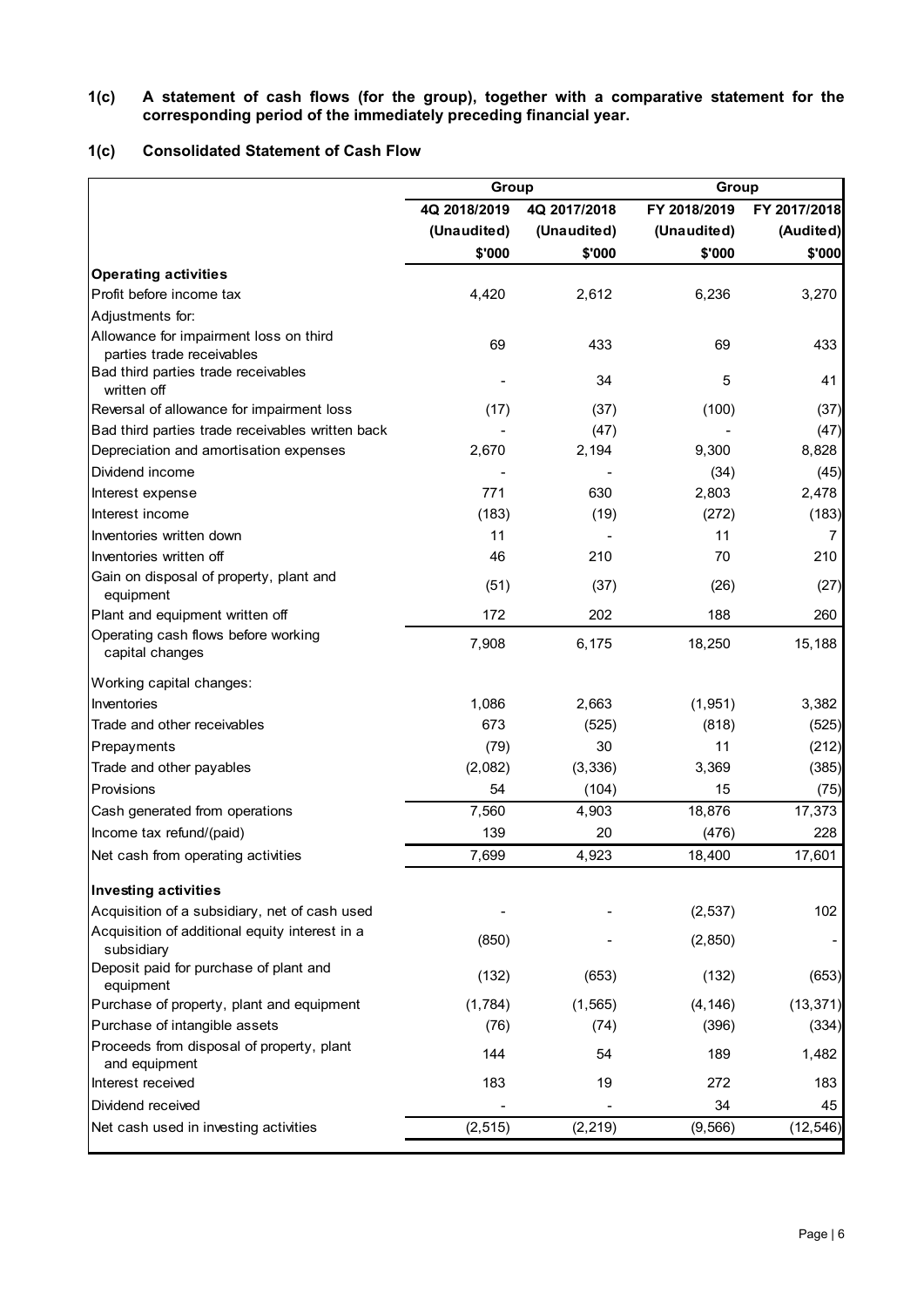# **1(c) Consolidated Statement of Cash Flows** (Continued)

|              |              | Group                                                                     |              |  |
|--------------|--------------|---------------------------------------------------------------------------|--------------|--|
| 4Q 2018/2019 | 4Q 2017/2018 | FY 2018/2019                                                              | FY 2017/2018 |  |
| (Unaudited)  | (Unaudited)  | (Unaudited)                                                               | (Audited)    |  |
| \$'000       | \$'000       | \$'000                                                                    | \$'000       |  |
|              |              |                                                                           |              |  |
| 14,921       | 18,110       | 52,292                                                                    | 59,430       |  |
|              | 30           |                                                                           | 30           |  |
|              |              |                                                                           | 997          |  |
|              |              |                                                                           | 300          |  |
| (19, 431)    | (20, 632)    | (49, 978)                                                                 | (58, 254)    |  |
| (482)        | (413)        | (1,791)                                                                   | (1, 913)     |  |
|              |              | (1, 459)                                                                  | (1, 459)     |  |
| (772)        | (620)        | (2,804)                                                                   | (2, 468)     |  |
| (5, 764)     | (3, 525)     | (3,740)                                                                   | (3, 337)     |  |
| (580)        | (821)        | 5,094                                                                     | 1,718        |  |
| 65           | 141          | $\overline{7}$                                                            | 32           |  |
| 16,532       | 11,596       | 10,916                                                                    | 9,166        |  |
| 16,017       | 10,916       | 16,017                                                                    | 10,916       |  |
|              |              | Group<br>As at                                                            |              |  |
|              |              | 31/3/2019                                                                 | 31/3/2018    |  |
|              |              | (Unaudited)                                                               | (Audited)    |  |
|              |              | \$'000                                                                    | \$'000       |  |
|              |              | 18,474                                                                    | 13,356       |  |
|              |              | 553                                                                       | 377          |  |
|              |              | 19,027                                                                    | 13,733       |  |
|              |              | (226)                                                                     | (226)        |  |
|              |              | (2,784)                                                                   | (2, 591)     |  |
|              |              | 16,017                                                                    | 10,916       |  |
|              |              | Group<br>Cash and cash equivalents as per statement of financial position |              |  |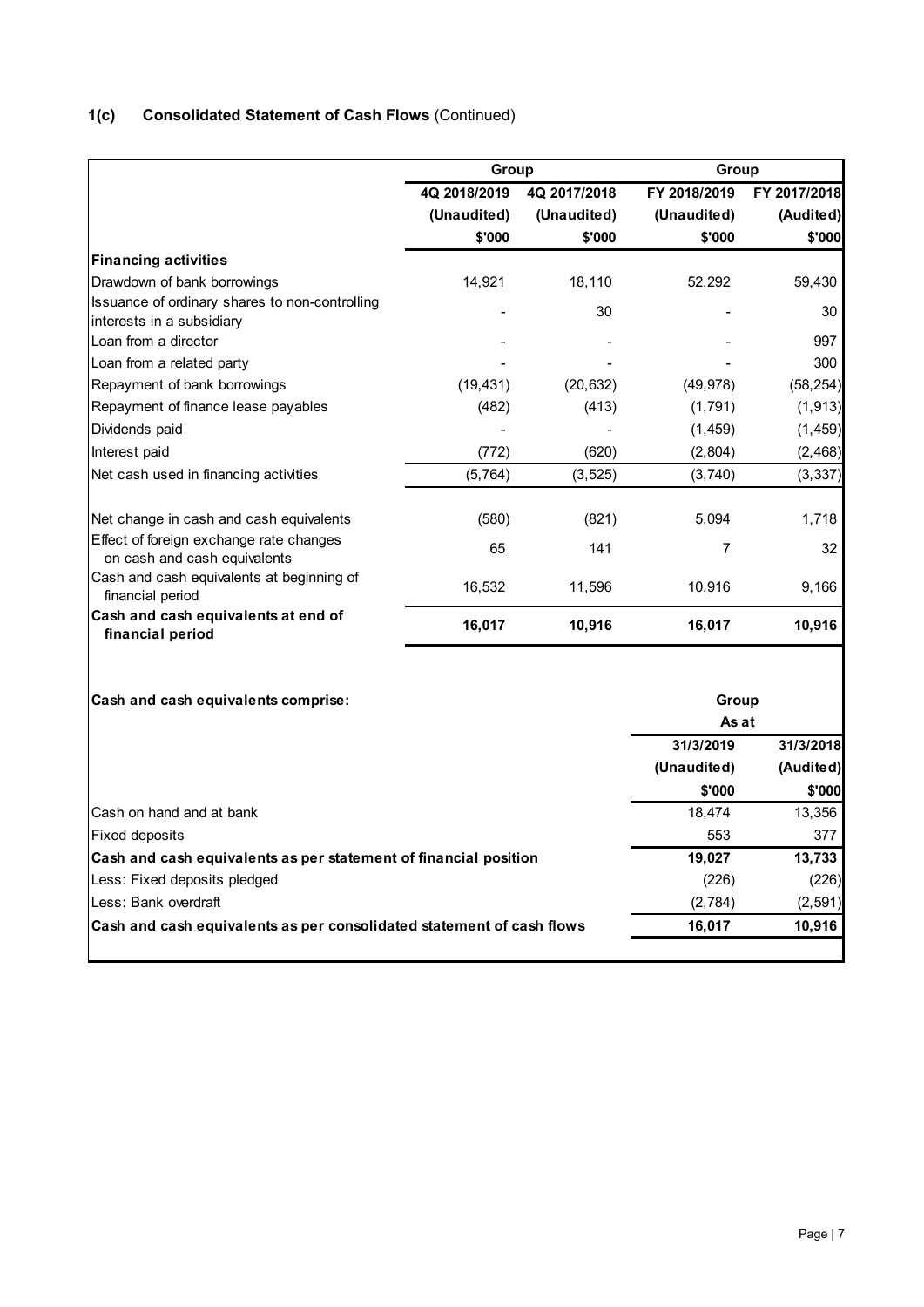- **1(d)(i) A statement (for the issuer and group) showing either (i) all changes in equity or (ii) changes in equity other than those arising from capitalisation issues and distributions to shareholders, together with a comparative statement for the corresponding period of the immediately preceding financial year**
- **1(d)(i) Statements of Changes in Equity**

|                                                                     |                         | <b>Merger</b><br>and     |         | Foreign<br>currency                       |                             | <b>Total equity</b><br>attributable    | Non-                     |                 |
|---------------------------------------------------------------------|-------------------------|--------------------------|---------|-------------------------------------------|-----------------------------|----------------------------------------|--------------------------|-----------------|
| <b>Group</b>                                                        | <b>Share</b><br>capital | capital<br>reserves      | reserve | <b>Fair value translation</b><br>reserves | <b>Retained</b><br>earnings | to owners of controlling<br>the parent | <b>interests</b>         | Total<br>equity |
|                                                                     | \$'000                  | \$'000                   | \$'000  | \$'000                                    | \$'000                      | \$'000                                 | \$'000                   | \$'000          |
| <u>(Unaudited)</u>                                                  |                         |                          |         |                                           |                             |                                        |                          |                 |
| Balance at 1 April 2018                                             | 7,899                   | 179                      | 162     | 248                                       | 26,849                      | 35,337                                 | 4,076                    | 39,413          |
| Profit for the financial year                                       |                         |                          |         | ٠                                         | 5,398                       | 5,398                                  | (232)                    | 5,166           |
| Other comprehensive income:                                         |                         |                          |         |                                           |                             |                                        |                          |                 |
| Exchange differences arising from translation of foreign operations |                         |                          |         | (5)                                       |                             | (5)                                    | 32                       | 27              |
| Loss on fair value changes of FVOCI                                 | -                       | $\overline{\phantom{0}}$ | (72)    |                                           |                             | (72)                                   |                          | (72)            |
| Total comprehensive income for the financial year                   |                         |                          | (72)    | (5)                                       | 5,398                       | 5,321                                  | (200)                    | 5,121           |
| Transactions with non-controlling interests:                        |                         |                          |         |                                           |                             |                                        |                          |                 |
| Acquisition of subsidiaries                                         | 765                     | (1,470)                  |         |                                           |                             | (705)                                  | (577)                    | (1, 282)        |
| Total transactions with non-controlling interests                   | 765                     | (1,470)                  |         |                                           |                             | (705)                                  | (577)                    | (1, 282)        |
| Distributions to owners of the parent:                              |                         |                          |         |                                           |                             |                                        |                          |                 |
| <b>Dividends</b>                                                    |                         |                          |         |                                           | (1, 459)                    | (1, 459)                               | $\overline{\phantom{a}}$ | (1, 459)        |
| Total transactions with owners of the parent                        |                         |                          |         | ۰                                         | (1, 459)                    | (1, 459)                               | $\overline{\phantom{a}}$ | (1, 459)        |
| Balance at 31 March 2019                                            | 8,664                   | (1, 291)                 | 90      | 243                                       | 30,788                      | 38,494                                 | 3,299                    | 41,793          |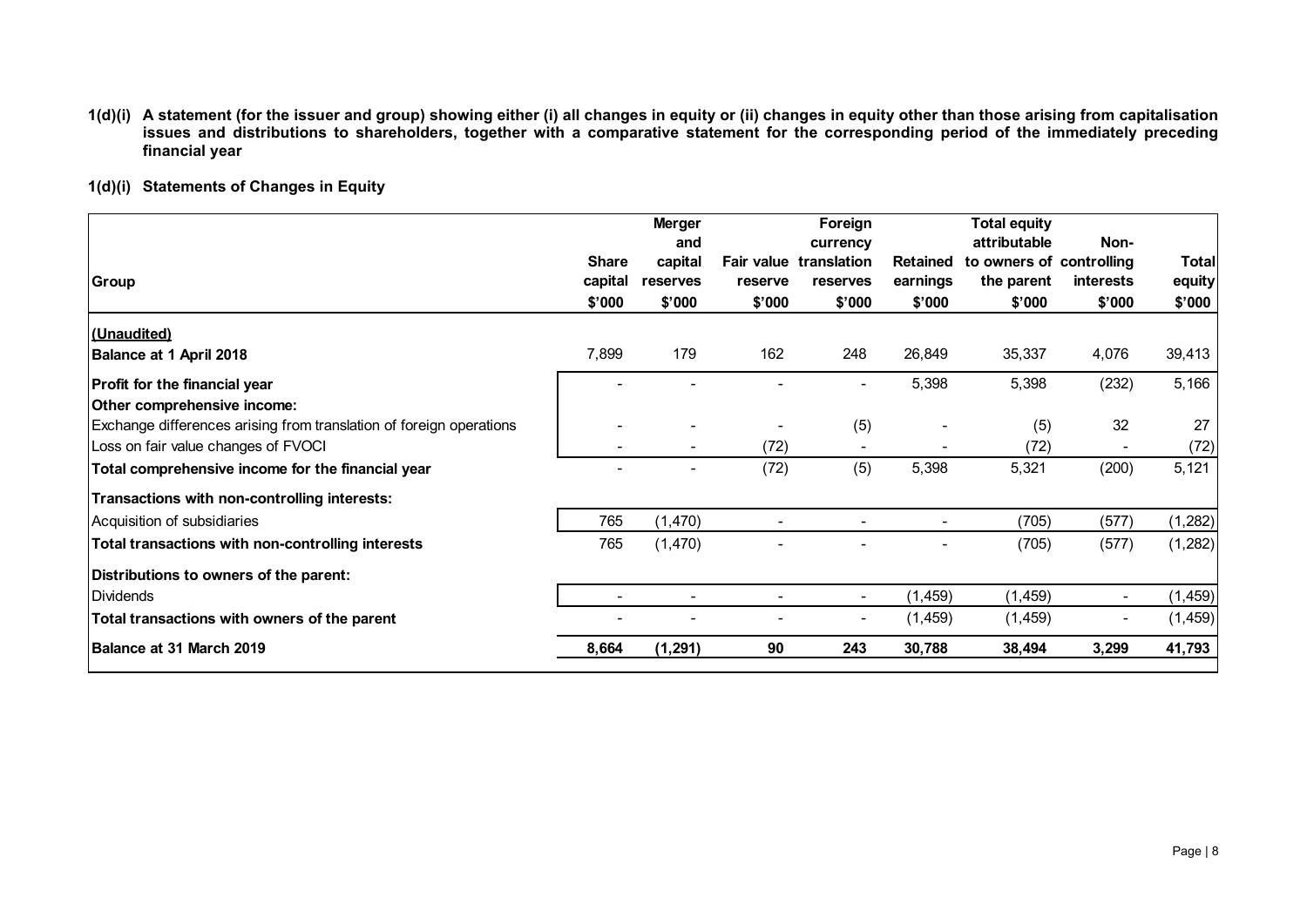# **1(d)(i) Statements of Changes in Equity** (Continued)

|                                                                       |                         | <b>Merger</b><br>and |                              | Foreign<br>currency     |                             | <b>Total equity</b><br>attributable    | Non-      |                 |
|-----------------------------------------------------------------------|-------------------------|----------------------|------------------------------|-------------------------|-----------------------------|----------------------------------------|-----------|-----------------|
| <b>Group</b>                                                          | <b>Share</b><br>capital | capital<br>reserves  | <b>Fair value</b><br>reserve | translation<br>reserves | <b>Retained</b><br>earnings | to owners of controlling<br>the parent | interests | Total<br>equity |
|                                                                       | \$'000                  | \$'000               | \$'000                       | \$'000                  | \$'000                      | \$'000                                 | \$'000    | \$'000          |
| (Audited)                                                             |                         |                      |                              |                         |                             |                                        |           |                 |
| Balance at 1 April 2017                                               | 7,899                   | 179                  |                              | 405                     | 24,678                      | 33,161                                 | 4,350     | 37,511          |
| Profit for the financial year                                         |                         |                      |                              |                         | 3,630                       | 3,630                                  | (620)     | 3,010           |
| Other comprehensive income:                                           |                         |                      |                              |                         |                             |                                        |           |                 |
| Exchange differences arising from translation of foreign operations   |                         |                      |                              | (157)                   |                             | (157)                                  | (123)     | (280)           |
| Gain on fair value changes of FVOCI                                   |                         |                      | 162                          |                         |                             | 162                                    |           | 162             |
| Total comprehensive income for the financial year                     |                         |                      | 162                          | (157)                   | 3,630                       | 3,635                                  | (743)     | 2,892           |
| Transactions with non-controlling interests:                          |                         |                      |                              |                         |                             |                                        |           |                 |
| Acquisition of subsidiary                                             |                         |                      |                              |                         |                             |                                        | 439       | 439             |
| Issue of ordinary shares to non-controlling interests in subsidiaries |                         |                      |                              |                         |                             |                                        | 30        | 30              |
| Total transactions with non-controlling interests                     |                         |                      |                              |                         |                             |                                        | 469       | 469             |
| Distributions to owners of the parent:                                |                         |                      |                              |                         |                             |                                        |           |                 |
| <b>Dividends</b>                                                      |                         |                      |                              |                         | (1, 459)                    | (1, 459)                               |           | (1, 459)        |
| Total transactions with owners of the parent                          |                         |                      |                              | $\blacksquare$          | (1, 459)                    | (1, 459)                               |           | (1, 459)        |
| Balance at 31 March 2018                                              | 7,899                   | 179                  | 162                          | 248                     | 26,849                      | 35,337                                 | 4,076     | 39,413          |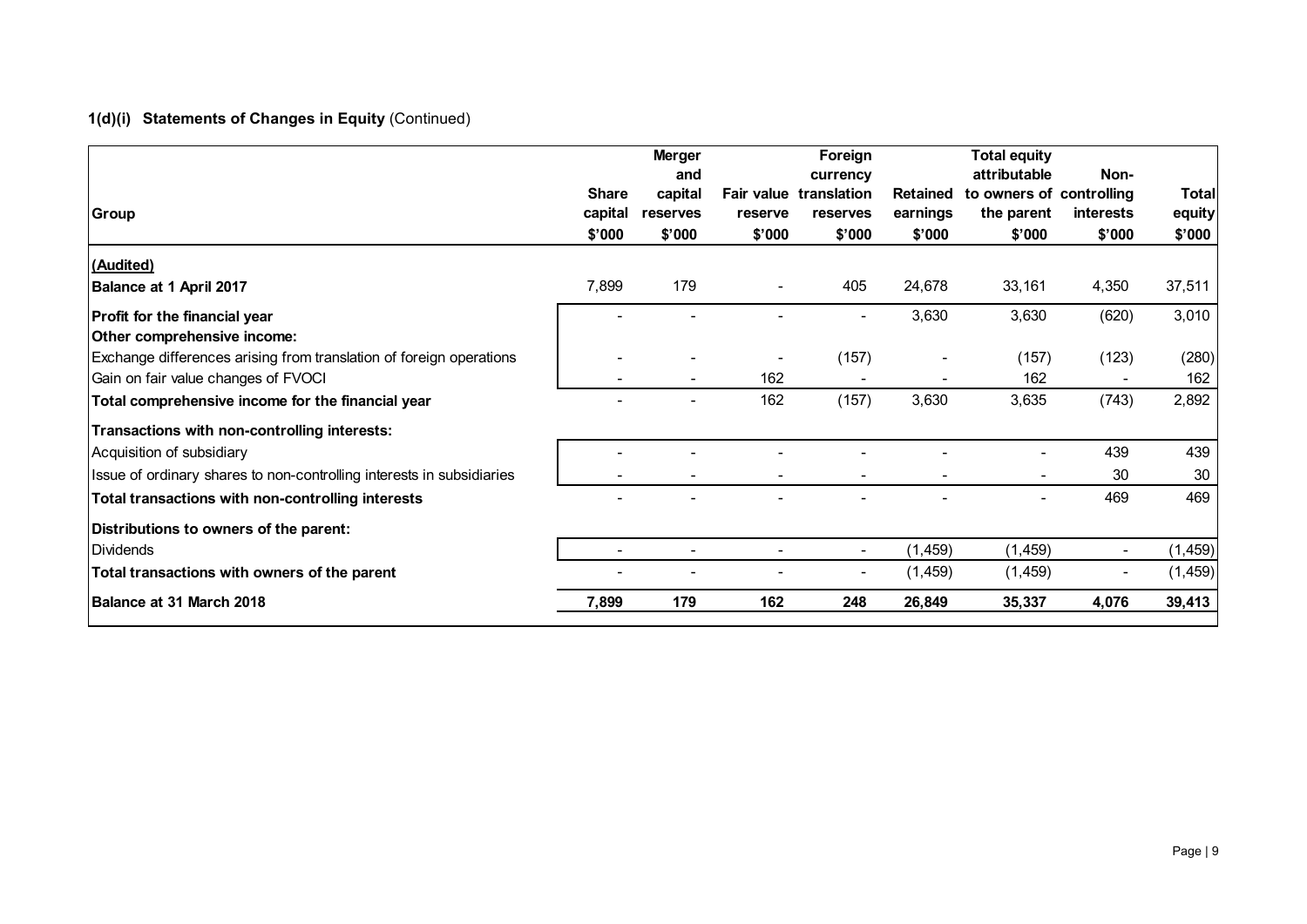# **1(d)(i) Statements of Changes in Equity**

| Company                                           | Share capital  | <b>Fair value</b><br>reserve | earnings | <b>Total equity</b><br>Retained attributable to<br>owners |
|---------------------------------------------------|----------------|------------------------------|----------|-----------------------------------------------------------|
|                                                   | \$'000         | \$'000                       | \$'000   | \$'000                                                    |
| (Unaudited)                                       |                |                              |          |                                                           |
| Balance at 1 April 2018                           | 7,899          | 162                          | 1,377    | 9,438                                                     |
| Profit for the financial year                     | $\overline{a}$ | $\blacksquare$               | 5,744    | 5,744                                                     |
| Other comprehensive income:                       |                |                              |          |                                                           |
| Loss on fair value changes of FVOCI               |                | (72)                         |          | (72)                                                      |
| Total comprehensive income for the financial year |                | (72)                         | 5,744    | 5,672                                                     |
| Transactions with non-controlling interests:      |                |                              |          |                                                           |
| Acquisition of subsidiaries                       | 765            |                              |          | 765                                                       |
| Total transactions with non-controlling interests | 765            |                              |          | 765                                                       |
| <b>Distribution to owners:</b>                    |                |                              |          |                                                           |
| <b>Dividends</b>                                  |                |                              | (1, 459) | (1, 459)                                                  |
| <b>Total transactions with owners</b>             |                |                              | (1, 459) | (1, 459)                                                  |
| Balance at 31 March 2019                          | 8,664          | 90                           | 5,662    | 14,416                                                    |
| (Audited)                                         |                |                              |          |                                                           |
| Balance at 1 April 2017                           | 7,899          |                              | 2,519    | 10,418                                                    |
| Profit for the financial year                     |                |                              | 317      | 317                                                       |
| Other comprehensive income:                       |                |                              |          |                                                           |
| Gain on fair value changes of FVOCI               |                | 162                          |          | 162                                                       |
| Total comprehensive income for the financial year |                | 162                          | 317      | 479                                                       |
| <b>Distribution to owners:</b>                    |                |                              |          |                                                           |
| <b>Dividends</b>                                  | $\blacksquare$ | $\overline{\phantom{a}}$     | (1, 459) | (1, 459)                                                  |
| <b>Total transactions with owners</b>             |                |                              | (1, 459) | (1, 459)                                                  |
| Balance at 31 March 2018                          | 7,899          | 162                          | 1,377    | 9,438                                                     |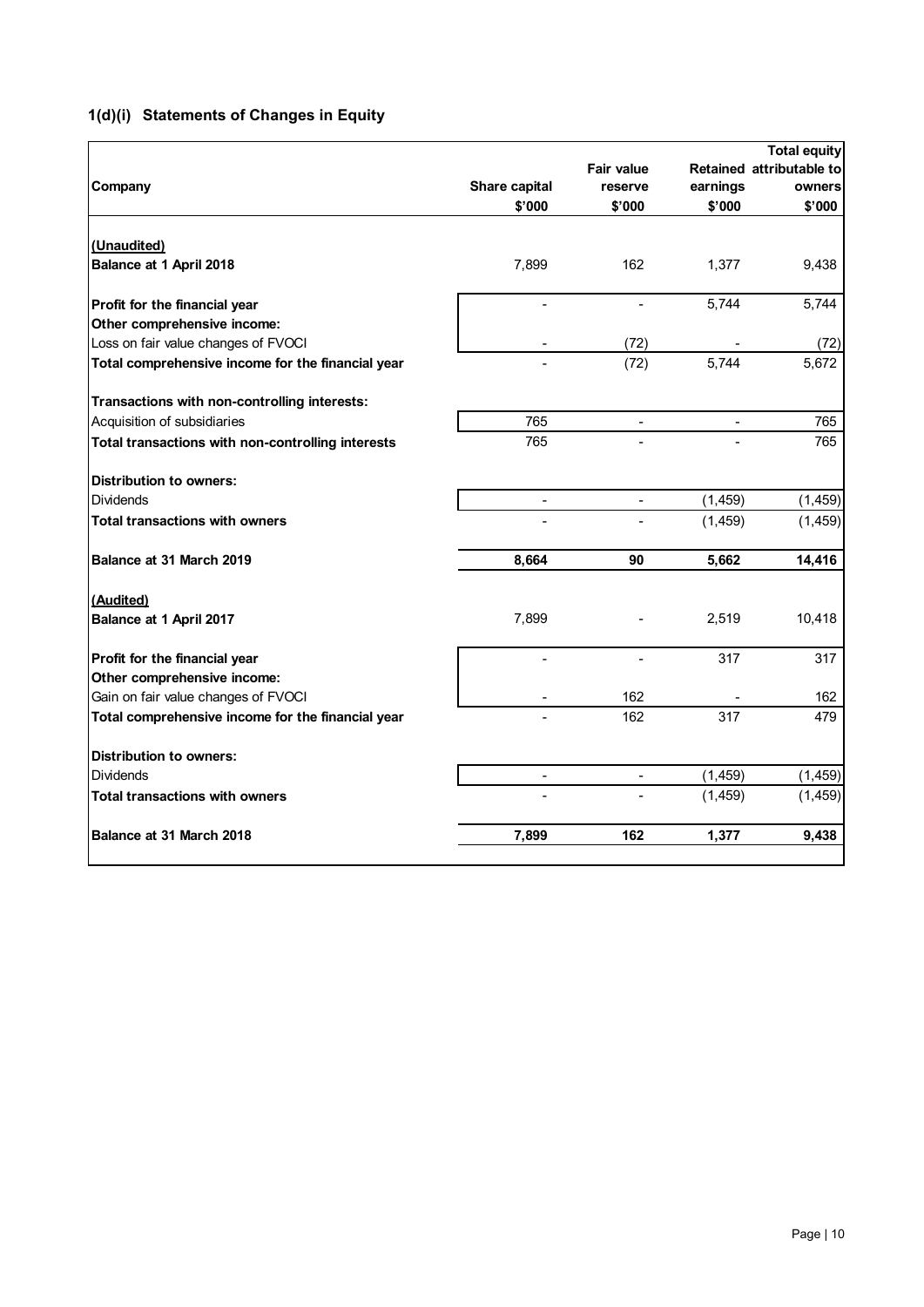**1(d)(ii) Details of any changes in the company's share capital arising from rights issue, bonus issue, share buy-backs, exercise of share options or warrants, conversion of other issues of equity securities, issue of shares for cash or as consideration for acquisition or for any other purpose since the end of the previous period reported on. State the number of shares that may be issued on conversion of all the outstanding convertibles, if any, against the total number of issued shares excluding treasury shares and subsidiary holdings of the issuer, as at the end of the current financial period reported on and as at the end of the corresponding period of the immediately preceding financial year. State also the number of shares held as treasury shares and the number of subsidiary holdings, if any, and the percentage of the aggregate number of treasury shares and subsidiary holdings held against the total number of shares outstanding in a class that is listed as at the end of the current financial period reported on and as at the end of the corresponding period of the immediately preceding financial year.**

|                                                                                                                                    | Number of     | <b>Issued and</b> |
|------------------------------------------------------------------------------------------------------------------------------------|---------------|-------------------|
|                                                                                                                                    | Ordinary      | Paid-up           |
|                                                                                                                                    | <b>Shares</b> |                   |
| Balance as at 1 April 2018                                                                                                         | 145,907,100   | 7,899,133         |
| Issue of ordinary shares pursuant to the completion of the acquisition<br>of Lavish Dine Catering Pte Ltd in September 2018        | 566,666       | 300,333           |
| Issue of ordinary shares pursuant to the completion of the acquisition<br>of Ye Liang How Catering Service Pte Ltd in October 2018 | 877,193       | 464,912           |
| lBalance as at 31 March 2019                                                                                                       | 147,350,959   | 8,664,378         |

There were no outstanding convertibles, treasury shares or subsidiary holdings held by the Company as at 31 March 2019 and 31 March 2018.

#### **1(d)(iii) To show the total number of issued shares excluding treasury shares as at the end of the current period and as at the end of the immediately preceding year.**

|                                                         | Company<br>As at |                         |
|---------------------------------------------------------|------------------|-------------------------|
|                                                         | 31/3/2019        | 31/3/2018               |
| Total number of issued shares excluding treasury shares |                  | 147,350,959 145,907,100 |

There were no treasury shares as at 31 March 2019 and 31 March 2018.

#### **1(d)(iv) A statement showing all sales, transfers, disposal, cancellation and/or use of treasury shares as at the end of the current financial period reported on.**

Not applicable as the Company did not hold any treasury shares as at 31 March 2019 and 31 March 2018.

**1(d)(v) A statement showing all sales, transfers, disposal, cancellation and/or use of subsidiary holdings as at the end of the current financial period reported on.**

Not applicable as the Company did not hold any subsidiary holdings as at 31 March 2019 and 31 March 2018.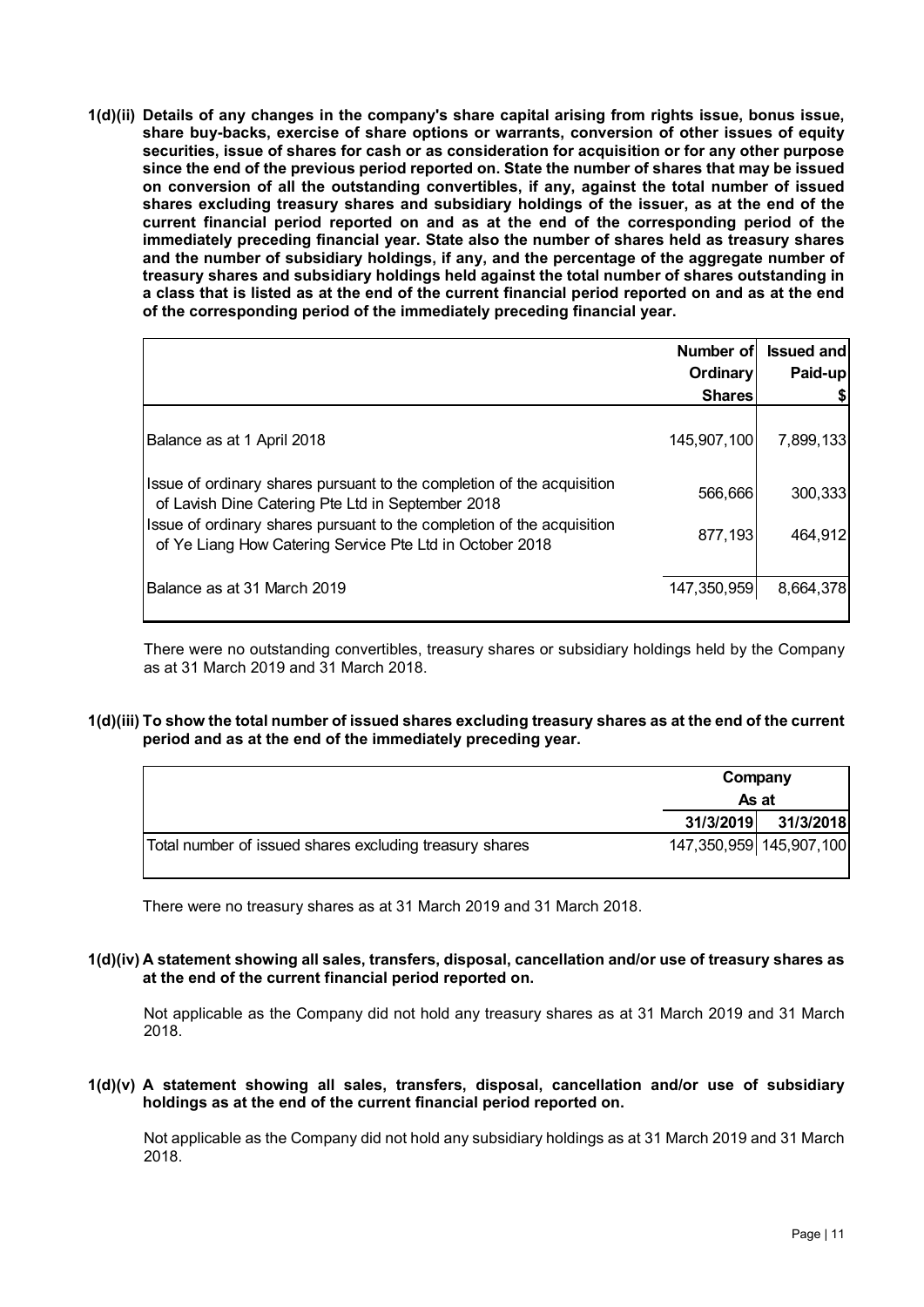#### **2. Whether the figures have been audited or reviewed and in accordance with which auditing standard or practice.**

The figures have not been audited nor reviewed by the Company's auditors.

**3. Where the figures have been audited or reviewed, the auditors' report (including any qualifications or emphasis of a matter).**

Not applicable.

#### **4. Whether the same accounting policies and methods of computation as in the issuer's most recently audited annual financial statements have been applied.**

The financial results for the current period have been prepared using the same accounting policies and methods of computation as presented in the Group's most recently audited financial statements for the financial year ended 31 March 2018.

#### **5. If there were any changes in the accounting policies and methods of computation, including any required by an accounting standard, what has changed, as well as the reasons for, and the effect of, the change.**

The Group has adopted SFRS(I) on 1 April 2018 and has prepared its first set of financial information under SFRS(I) for the financial period ended 31 December 2018. The Group has consistently applied the same accounting policies in its opening SFRS(I) statement of financial position as at 1 April 2018 and throughout the comparable periods presented, as if these policies had always been in effect. In adopting SFRS(I), the Group is required to apply all the specific transition requirements in SFRS(I) 1 *First-time Adoption of Singapore Financial Reporting Standards (International)* and new SFRS(I), amendments to and interpretation of SFRS(I) that are effective from 1 April 2018. The transition to SFRS(I) did not have any significant impact to the Group.

#### **6. Earnings per ordinary share of the company for the current period reported on and the corresponding period of the immediately preceding financial year, after deducting any provision for preference dividends.**

| Group        |              |  |
|--------------|--------------|--|
| FY 2018/2019 | FY 2017/2018 |  |
| (Unaudited)  | (Audited)    |  |
| 5,398        | 3,630        |  |
| 146,659,654  | 145,907,100  |  |
|              |              |  |
| 3.68         | 2.49         |  |
|              |              |  |

## **Notes:**

- (1) Basic EPS is computed by dividing the profit attributable to owners of the parent in each financial year by the weighted average/actual number of issued ordinary shares outstanding during the respective financial year.
- (2) Diluted EPS is the same as the basic EPS for all the periods under review as the Company did not have any outstanding instruments convertible into rights or subscribe for, and options in respect of its ordinary shares during the respective financial year.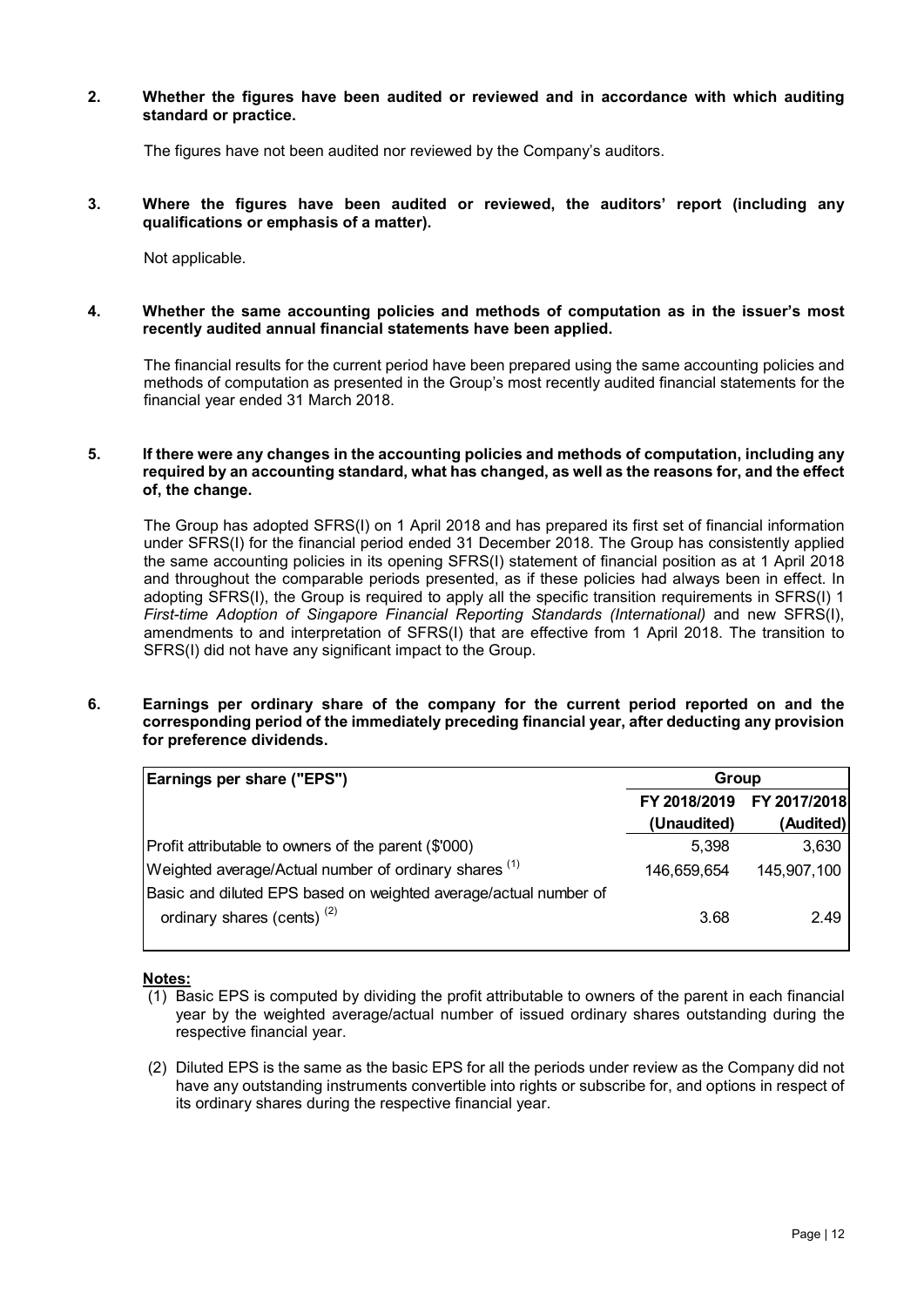# **7. Net asset value (for the issuer and group) per ordinary share based on issued share capital of**

# **(a) current period reported on; and**

**(b) immediately preceding financial year**

| Net asset value ("NAV")        | Group       |             | Company     |             |  |
|--------------------------------|-------------|-------------|-------------|-------------|--|
|                                | As at       |             | As at       |             |  |
|                                | 31/3/2019   | 31/3/2018   | 31/3/2019   | 31/3/2018   |  |
|                                | (Unaudited) | (Audited)   | (Unaudited) | (Audited)   |  |
| NAV (\$'000)                   | 38,494      | 35,337      | 14,416      | 9,438       |  |
| Number of ordinary shares      | 147,350,959 | 145,907,100 | 147,350,959 | 145,907,100 |  |
| NAV per ordinary share (cents) | 26.12       | 24.22       | 9.78        | 6.47        |  |

- **8. A review of the performance of the group, to the extent necessary for a reasonable understanding of the group's business. It must include a discussion of the following:**
	- **(a) any significant factors that affected the turnover, costs, and earnings of the group for the current financial period reported on, including (where applicable) seasonal or cyclical factors; and**
	- **(b) any material factors that affected the cash flow, working capital, assets or liabilities of the group during the current period reported on.**

#### **Review of financial performance**

For management reporting purposes, the Group is organised into business units based on its services, and has five reportable operating segments as follows:

- (i) "Food Catering business" Provides events catering services under diversified range of catering brands to corporate, community or private functions. Food Catering business segment also provides daily meal delivery services to families, Halal-certified food as well as catering for last minute events or emergency orders.
- (ii) "Food Retail business" Operates a chain of food retail outlets specialising in Japanese cuisine.
- (iii) "Food Manufacturing business" Manufactures, distributes and retails surimi-based seafood products and the "DoDo" brand of fishballs.
- (iv) "Supplies and Trading business" Supplies food ingredients used in Food Catering business and Food Retail business and the supply of food products for third parties' catering business. Supplies and Trading business segment also imports, exports and wholesale fruits, vegetables and frozen meat to a wide customer base.
- (v) "Other businesses" Involves in the design, marketing and distribution of floral arrangements, gifts and hampers and manufacturing of bread, cakes and confectionery.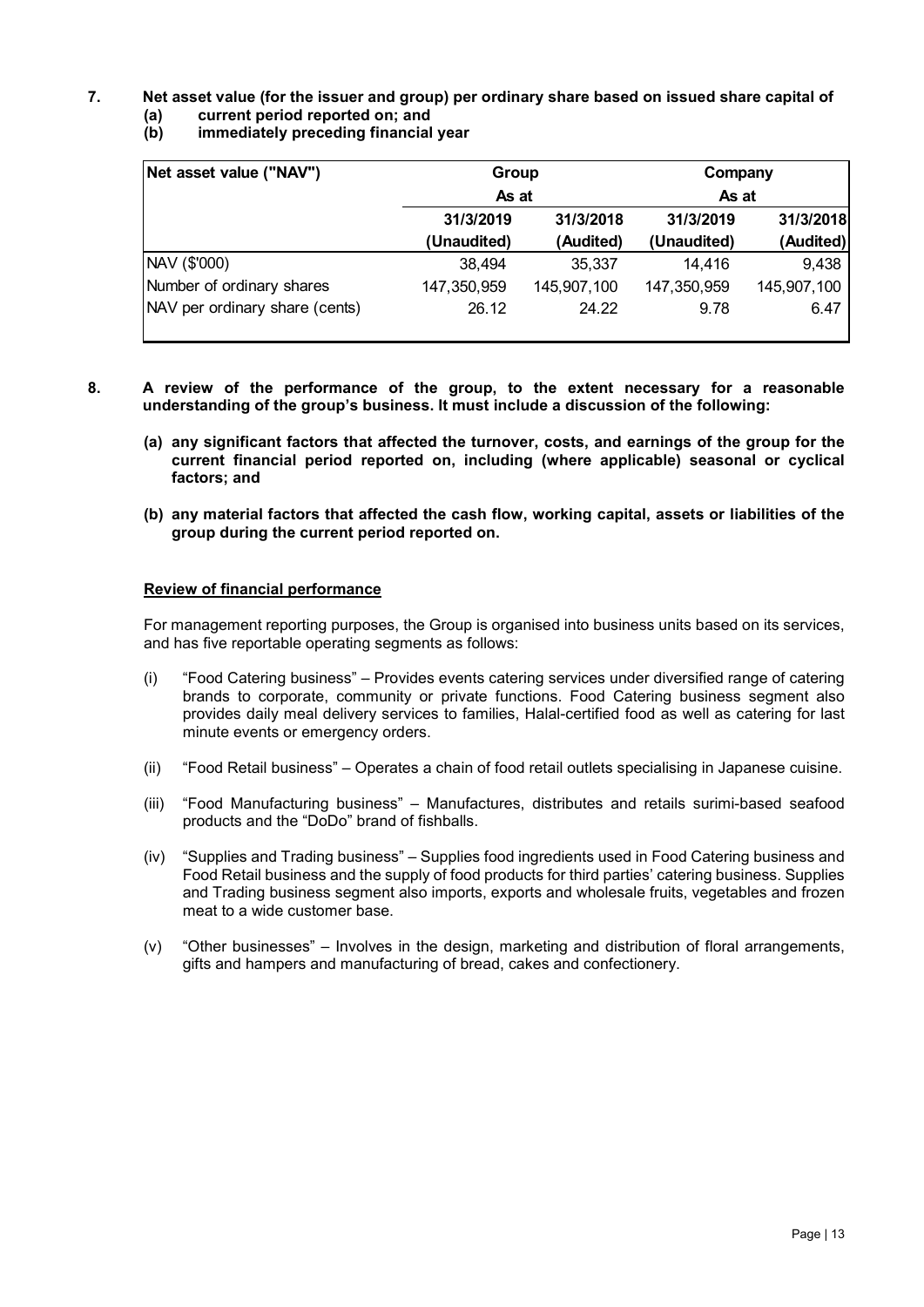#### **4Q 2018/2019 compared to 4Q 2017/2018**

The Group registered \$50.89 million in revenue for the quarter ended 31 March 2019 ("**4Q 2018/2019**") as compared to \$47.58 million in the previous corresponding quarter ended 31 March 2018 ("**4Q 2017/2018**"). The increase was approximately \$3.31 million or 7.0%.

Food Catering business revenue increased by \$5.23 million or 25.3% from \$20.66 million in 4Q 2017/2018 to \$25.89 million in 4Q 2018/2019. The increase was mainly due to the strengthening in our recurring income from childcare and elderly market segments, ramping up our "tingkat" business from newly incorporated subsidiaries as well as revenue contributed by newly acquired subsidiaries.

Food Retail business revenue increased by \$0.19 million or 4.8% from \$4.08 million in 4Q 2017/2018 to \$4.27 million in 4Q 2018/2019. This was mainly attributable to the introduction of new concepts and opening of new outlets.

Food Manufacturing business revenue decreased by \$1.72 million or 12.4% from \$13.90 million in 4Q 2017/2018 to \$12.18 million in 4Q 2018/2019. The decrease was mainly due to the effect on the adjustments to offset certain expenses to its revenue upon adoption of SFRS(I) 15 *Revenue from Contracts with Customers*.

Supplies and Trading business revenue decreased by \$0.36 million or 4.2% from \$8.57 million in 4Q 2017/2018 to \$8.21 million in 4Q 2018/2019. This was mainly attributable to a reduction in low margin trading transactions as a result of ongoing business review.

Other businesses revenue decreased by \$0.03 million or 8.1% from \$0.37 million in 4Q 2017/2018 to \$0.34 million in 4Q 2018/2019.

Other income was recorded at \$0.92 million in 4Q 2018/2019 as compared to \$0.71 million in 4Q 2017/2018. It increased by \$0.21 million or 29.4% mainly due to the compensation claim of \$0.18 million from insurance and customer during 4Q 2018/2019.

Purchases and consumables used increased by \$0.58 million or 2.9% from \$20.14 million in 4Q 2017/2018 to \$20.72 million in 4Q 2018/2019. This increase is in line with the increase in our Group's revenue except for the decline in revenue generated from U-Market Place Enterprise Pte Ltd with a lower gross margin as compared to other business segments.

Employee benefits expense increased by \$0.88 million or 6.6% to \$14.29 million in 4Q 2018/2019 as compared to \$13.41 million in 4Q 2017/2018. This was mainly due to the additional headcount from the newly incorporated catering subsidiaries and newly acquired catering subsidiaries.

Advertising expenses increased by \$0.27 million or 36.7% to \$1.01 million in 4Q 2018/2019 as compared to \$0.74 million in 4Q 2017/2018. This was mainly attributable to the increment in our advertising and promotional activities for Food Catering business during 4Q 2018/2019.

Operating lease expenses decreased by \$0.65 million or 31.2% to \$1.43 million in 4Q 2018/2019 as compared to \$2.08 million in 4Q 2017/2018. This was mainly due to the effect on the adjustments to offset with revenue for Food Manufacturing business upon adoption of SFRS(I) 15 *Revenue from Contracts with Customers*.

Profit before income tax increased by \$1.81 million or 69.2% to \$4.42 million in 4Q 2018/2019 as compared to \$2.61 million in 4Q 2017/2018. Income tax expense was recorded at \$0.34 million in 4Q 2018/2019 as compared to \$0.37 million in 4Q 2017/2018.

As a result of the above, the Group reported an increase in net profit by \$1.85 million or 82.2% from \$2.24 million in 4Q 2017/2018 to \$4.09 million in 4Q 2018/2019. The profit attributable to the owners of the parent was recorded at \$3.92 million, while profit attributable to non-controlling interests was recorded at \$0.17 million in 4Q 2018/2019.

Our Group's earnings before interest, tax, depreciation and amortisation ("**EBITDA**") increased by \$2.27 million or 42.0% from \$5.41 million in 4Q 2017/2018 to \$7.68 million in 4Q 2018/2019.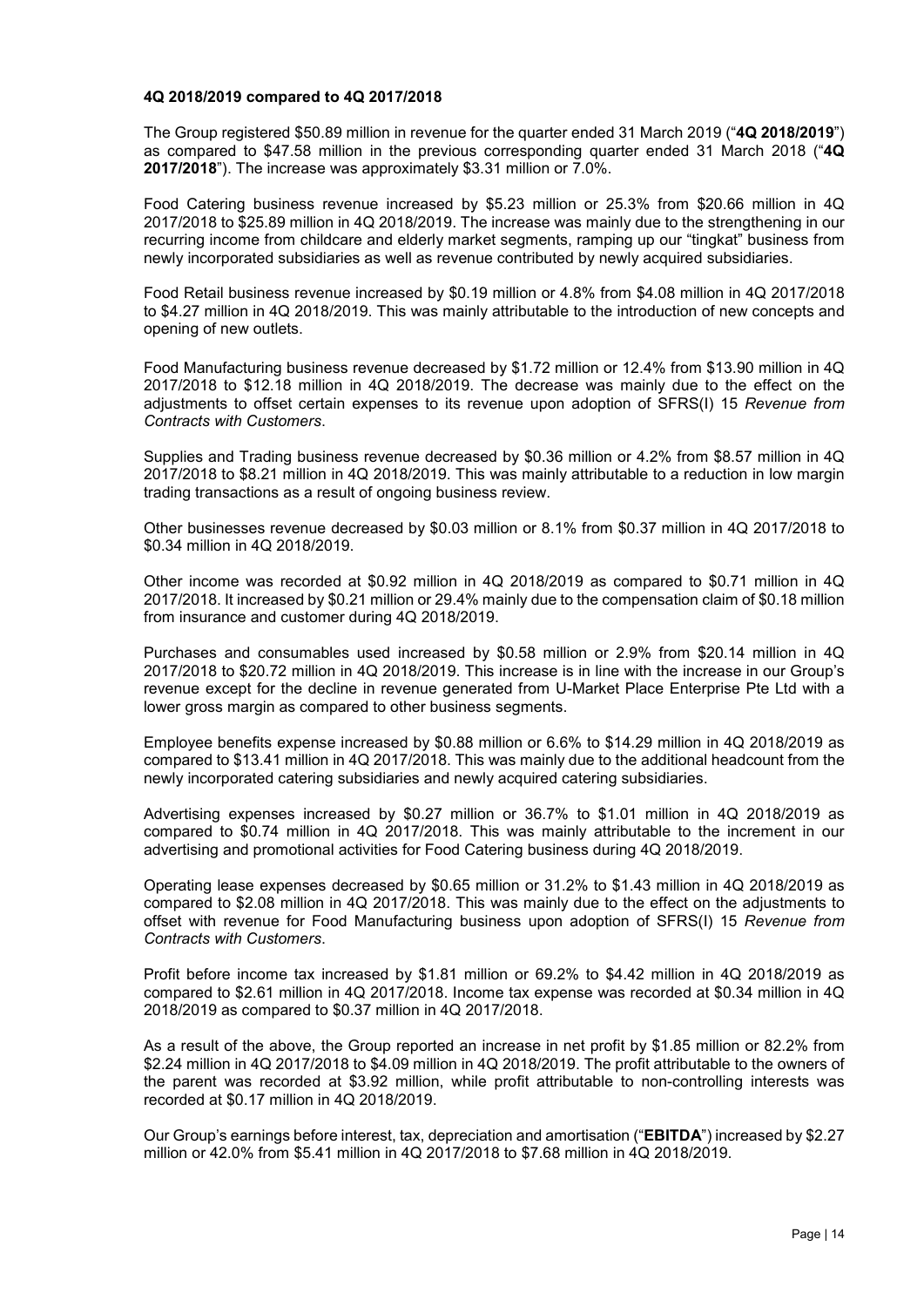#### **FY 2018/2019 compared to FY 2017/2018**

The Group registered \$181.02 million in revenue for the financial year ended 31 March 2019 ("**FY 2018/2019**") as compared to \$178.21 million in the previous corresponding financial year ended 31 March 2018 ("**FY 2017/2018**"). The increase was approximately \$2.81 million or 1.6%.

Food Catering business revenue increased by \$15.76 million or 23.9% from \$65.98 million in FY 2017/2018 to \$81.74 million in FY 2018/2019. The increase was mainly due to the strengthening in our recurring income from childcare and elderly market segments, ramping up our "tingkat" business from newly incorporated subsidiaries as well as revenue contributed by newly acquired subsidiaries.

Food Retail business revenue increased marginally by \$0.11 million or 0.7% from \$16.76 million in FY 2017/2018 to \$16.87 million in FY 2018/2019. This was mainly attributable to the introduction of new concepts and opening of new outlets.

Food Manufacturing business revenue decreased marginally by \$0.44 million or 0.9% from \$49.36 million in FY 2017/2018 to \$48.92 million in FY 2018/2019. The decrease was mainly due to the effect on the adjustments to offset several expenses to its revenue upon adoption of SFRS(I) 15 *Revenue from Contracts with Customers*.

Supplies and Trading business revenue decreased by \$12.66 million or 28.1% from \$45.00 million in FY 2017/2018 to \$32.34 million in FY 2018/2019. This was mainly attributable to a reduction in low margin trading transactions as a result of ongoing business review.

Other businesses revenue increased by \$0.05 million or 4.3% from \$1.11 million in FY 2017/2018 to \$1.16 million in FY 2018/2019.

Other income was recorded at \$2.20 million in FY 2018/2019 as compared to \$2.35 million in FY 2017/2018. It decreased by \$0.15 million or 6.5% mainly due to a decrease in government grants of \$0.27 million during FY 2018/2019.

Purchases and consumables used decreased by \$6.52 million or 7.8% from \$83.03 million in FY 2017/2018 to \$76.51 million in FY 2018/2019. This decrease was mainly attributable to the decline in revenue generated from U-Market Place Enterprise Pte Ltd with a lower gross margin as compared to other business segments.

Delivery expenses increased by \$0.61 million or 20.3% to \$3.64 million in FY 2018/2019 as compared to \$3.03 million in FY 2017/2018. This was mainly attributable to the increase in our outsourced delivery expenses for our Food Catering business, in particular on our childcare and elderly market segment and "tingkat" business.

Employee benefits expense increased by \$5.20 million or 10.6% to \$54.31 million in FY 2018/2019 as compared to \$49.11 million in FY 2017/2018. This was mainly due to the additional headcount from the newly incorporated catering subsidiaries and newly acquired catering subsidiaries.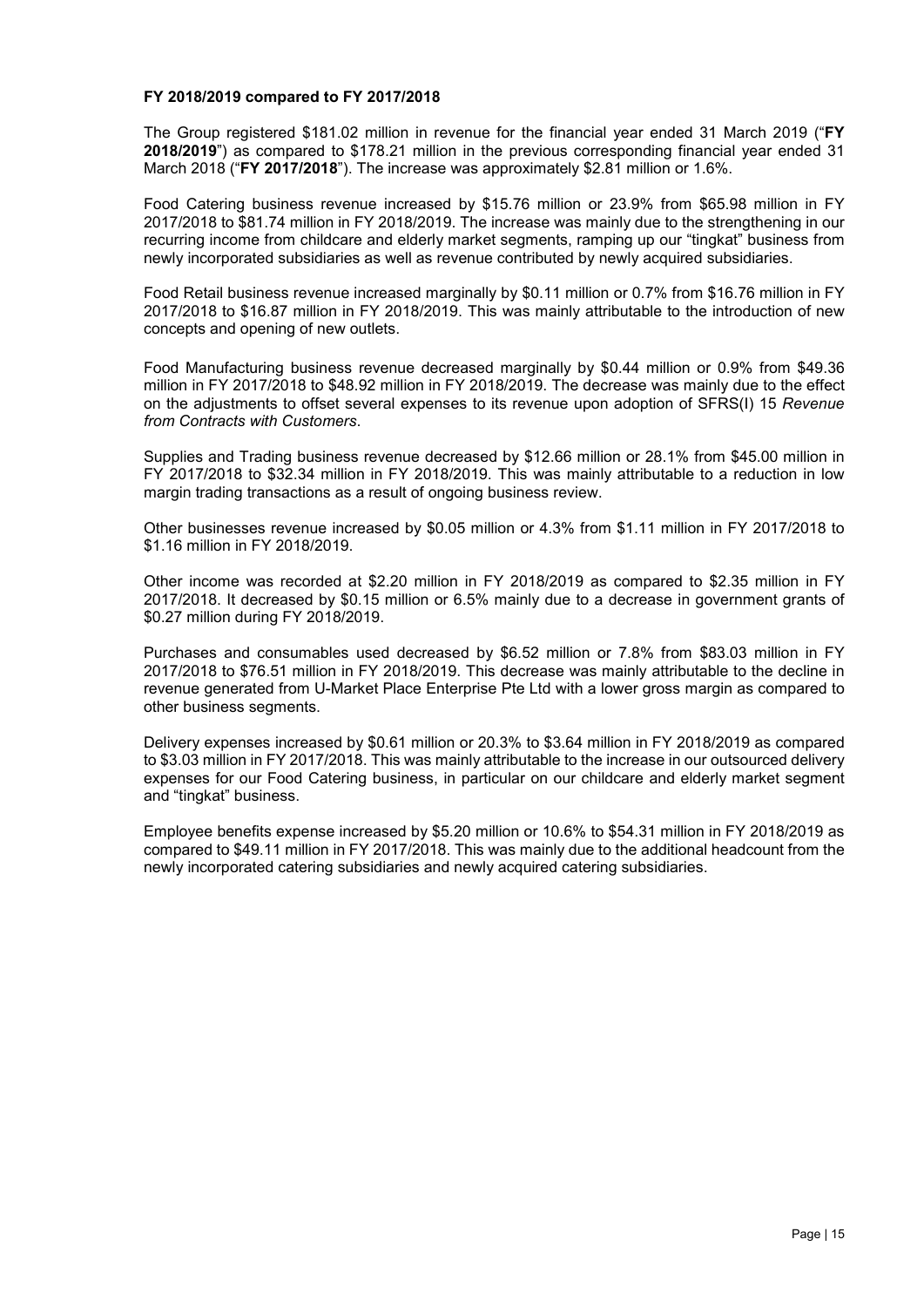#### **FY 2018/2019 compared to FY 2017/2018** (Continued)

Advertising expenses increased by \$0.33 million or 9.8% to \$3.72 million in FY 2018/2019 as compared to \$3.39 million in FY 2017/2018. This was mainly attributable to the increment in our advertising and promotional activities for Food Catering business during 4Q 2018/2019.

Operating lease expenses decreased by \$1.65 million or 18.5% to \$7.28 million in FY 2018/2019 as compared to \$8.93 million in FY 2017/2018. This was mainly due to the effect on the adjustments to offset with revenue for Food Manufacturing business upon adoption of SFRS(I) 15 *Revenue from Contracts with Customers*.

Other expenses increased by \$0.79 million or 6.1% to \$13.70 million in FY 2018/2019 as compared to \$12.91 million in FY 2017/2018. This was mainly due to increase in credit card charges, commission for events and venue partners as well as upkeep of motor vehicles during FY 2018/2019.

Profit before income tax increased by \$2.97 million or 90.7% to \$6.24 million in FY 2018/2019 as compared to \$3.27 million in FY 2017/2018. Income tax expense was recorded at \$1.07 million in FY 2018/2019 as compared to \$0.26 million in FY 2017/2018. This was mainly due to over-provision of income tax expense in the prior years during FY 2017/2018.

As a result of the above, the Group reported an increase in net profit by \$2.16 million or 71.6% from \$3.01 million in FY 2017/2018 to \$5.17 million in FY 2018/2019. The profit attributable to the owners of the parent was recorded at \$5.40 million, while loss attributable to non-controlling interests was recorded at \$0.23 million in FY 2018/2019.

Our Group's EBITDA increased by \$3.67 million or 25.5% from \$14.40 million in FY 2017/2018 to \$18.07 million in FY 2018/2019.

Food Catering business' profit before income tax increased by \$0.46 million or 6.9% from \$6.69 million in FY 2017/2018 to \$7.15 million in FY 2018/2019. The increase was mainly due to additional income streams from different catering brands as well as economies of scale achieved from the central kitchen. Food Catering business' EBITDA increased by \$0.90 million or 9.0% from \$10.01 million in FY 2017/2018 to \$10.91 million in FY 2018/2019.

Food Retail business recorded a loss before income tax of \$0.63 million in FY 2018/2019 as compared to a profit before income tax of \$0.01 million in FY 2017/2018. The decrease of \$0.64 million was mainly due to the gestation period required to nurture new concepts. Food Retail business' EBITDA decreased by \$0.76 million or 85.4% from \$0.89 million in FY 2017/2018 to \$0.13 million in FY 2018/2019.

Food Manufacturing business reported a profit before income tax of \$0.29 million in FY 2018/2019 as compared to \$1.50 million in FY 2017/2018. The decrease of \$1.21 million or 80.7% is primarily attributable to the rising cost of its raw materials used during FY 2018/2019. Food Manufacturing business' EBITDA decreased by \$0.78 million or 15.4% from \$5.08 million in FY 2017/2018 to \$4.30 million in FY 2018/2019.

Supplies and Trading business recorded a profit before income tax of \$0.02 million in FY 2018/2019 as compared to a loss before income tax of \$3.30 million in FY 2017/2018. It was improved by \$3.32 million or 100.6% as a result of the reduction in low margin trading transactions as well as overheads and cost control in our Supplies and Trading business. Supplies and Trading business' EBITDA increased by \$3.28 million or 273.3% to \$2.08 million in FY 2018/2019 as compared to a negative EBITDA of \$1.20 million in FY 2017/2018.

Other business' profit before income tax increased by \$0.33 million or 126.9% to \$0.07 million in FY 2018/2019 as compared to a loss before income tax of \$0.26 million in FY 2017/2018. Other business' EBITDA increased by \$0.28 million to \$0.26 million in FY 2018/2019 as compared to a negative EBITDA of \$0.02 million in FY 2017/2018.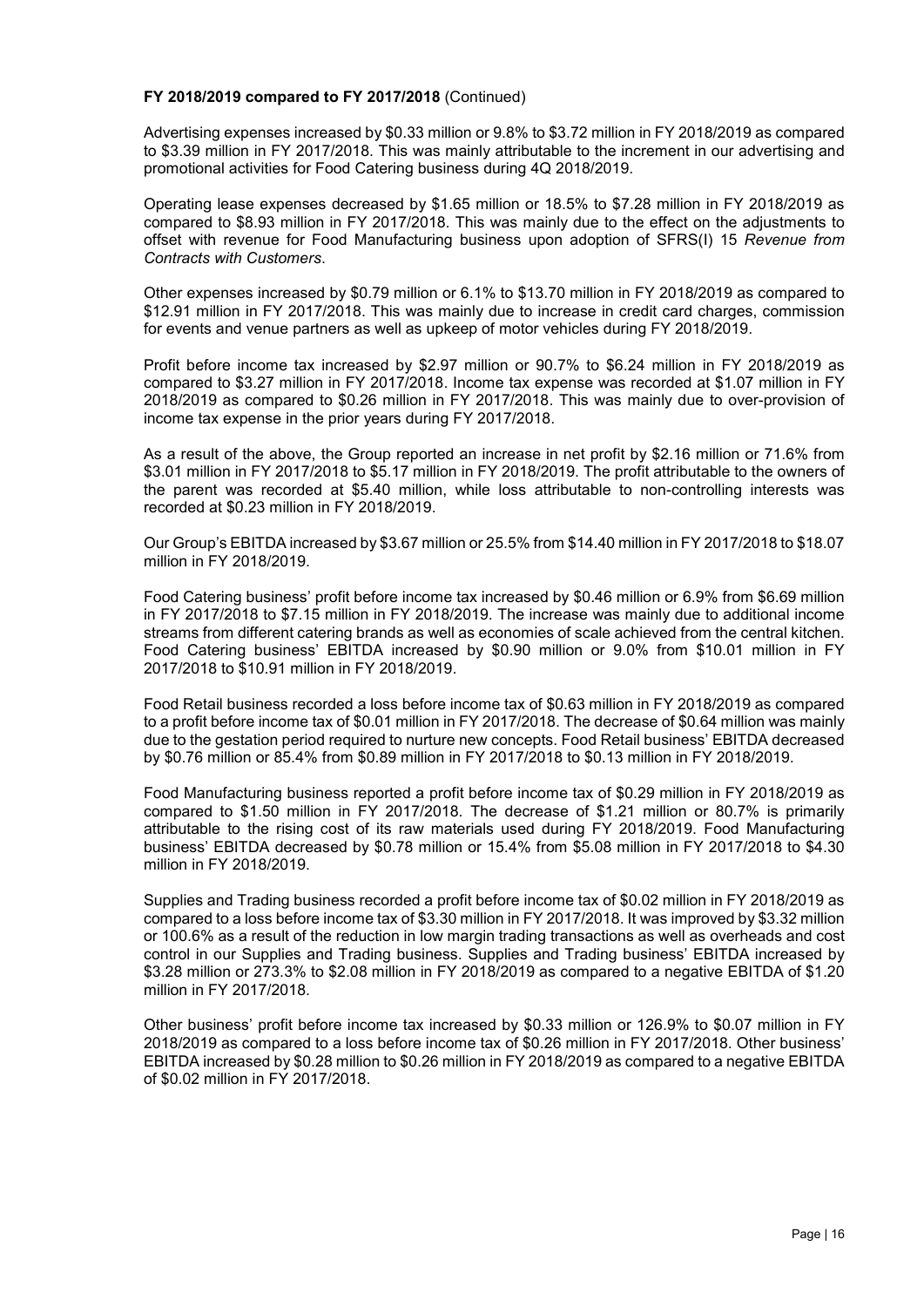#### **Review of Financial Position**

The Group's current assets increased by \$9.91 million from \$46.59 million as at 31 March 2018 to \$56.50 million as at 31 March 2019. The Group's increase in inventories by \$1.88 million was mainly due to our Food Manufacturing business maintaining a higher inventory level for better cost control over price fluctuation. The Group's increase in trade and other receivables by \$2.68 million was mainly attributable to the growth in our recurring income from Food Catering business, in particular Gourmetz Pte Ltd as well as consolidation of receivables from newly acquired subsidiaries. Prepayments increased by \$0.05 million to \$0.62 million, and cash and cash equivalents increased by \$5.30 million to \$19.03 million as at 31 March 2019.

The Group's non-current assets increased by \$5.95 million from \$100.70 million as at 31 March 2018 to \$106.65 million as at 31 March 2019 primarily attributable to the recognition of goodwill of \$2.54 million and customer relationships of \$3.89 million upon the acquisition of Lavish Dine Catering Pte Ltd and its subsidiary in September 2018 and Ye Liang How Catering Service Pte Ltd in October 2018.

The Group's current liabilities increased by \$8.53 million from \$58.98 million as at 31 March 2018 to \$67.51 million as at 31 March 2019. This was mainly due to the increase in trade and other payables and short-term bank borrowings of \$6.13 million and \$1.01 million respectively which was used for purchase of inventories, as reflected in the increase in inventories of the Group. The Group's current liabilities also includes the balance payment of \$2.50 million for the acquisition of additional equity interest in Thong Siek Global Pte Ltd.

The Group's non-current liabilities increased by \$4.94 million from \$48.90 million as at 31 March 2018 to \$53.84 million as at 31 March 2019 mainly due to the drawdown of acquisition loan of \$3.51 million for Ye Liang How Catering Service Pte Ltd as well as consolidation of existing loans of Ye Liang How Catering Service Pte Ltd.

As at 31 March 2019, the Group was in a net current liability position of \$11.01 million, mainly due to the effects of drawdown of revolving short-term facilities and trade facilities from banks to support the operating activities in Supplies and Trading business and business expansion in Food Manufacturing business. However, the Group's total assets exceeded its total liabilities by approximately \$41.79 million. In assessing whether the Group can meet its debt obligations as and when they fall due, the management had prepared cash flow forecasts which was approved by the Board of Directors of the Company ("**Board**"). The cash flows were derived from the financial budget where it indicates that the Group has sufficient cash and cash equivalents and adequate bank facilities to support the Group's operations and pay its debts as and when they fall due.

Barring unforeseen circumstances, the Board believes that the Group's negative working capital position would be overcome in the longer term as the Group realises the synergistic benefits of the acquisition of the Food Manufacturing business and Supplies and Trading business, as well as the new initiatives implemented to increase efficiency and productivity for the Group.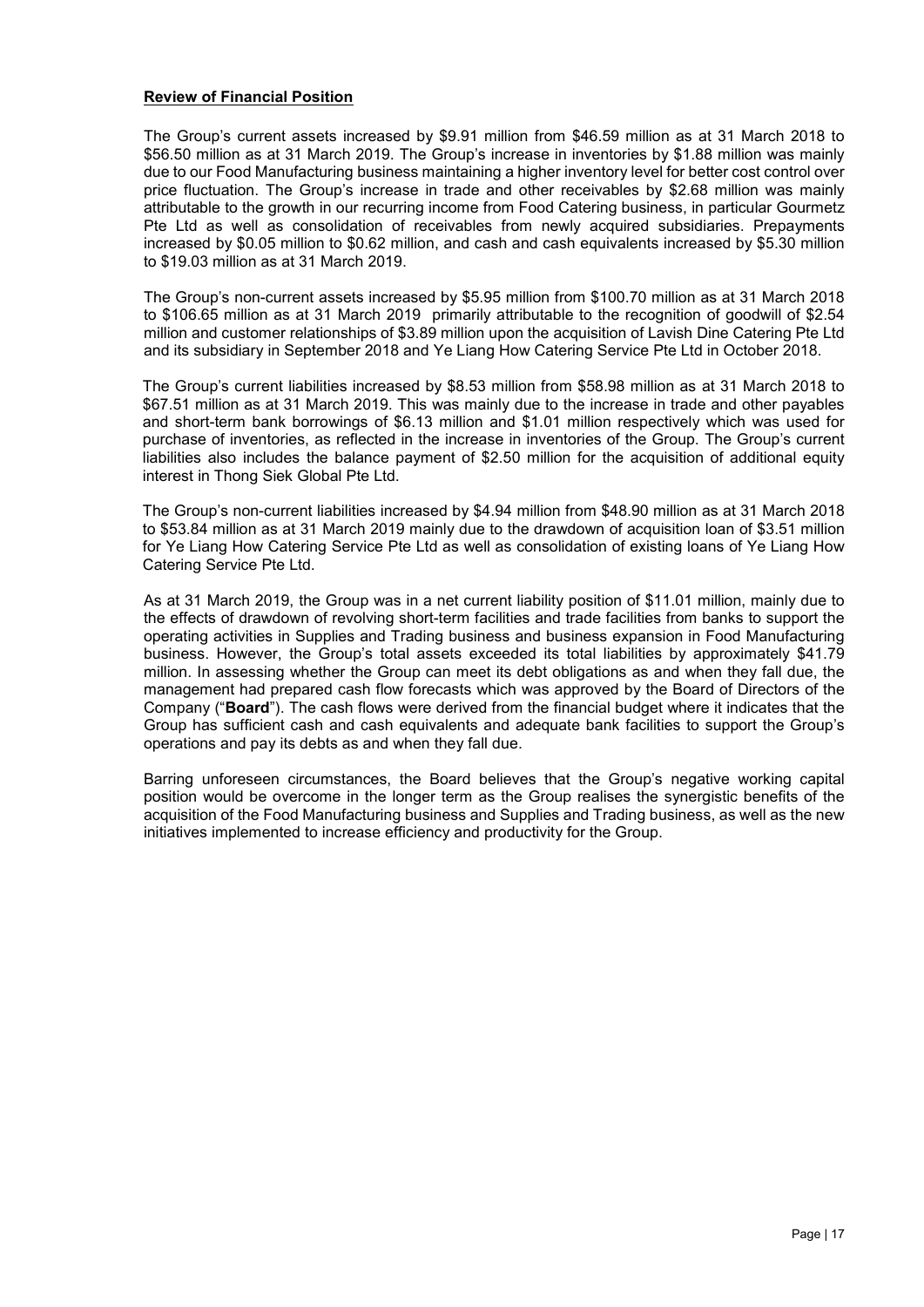#### **Review of Cash Flows**

The Group's net cash from operating activities in FY2018/2019 was \$18.40 million, resulted mainly from operating cash flows before working capital changes of \$18.25 million and a reduction in net working capital of \$0.63 million. This is offset by a net income tax paid of \$0.48 million in FY 2018/2019. The reduction in net working capital was mainly due to an increase in trade and other payables of \$3.37 million, while offset by increase in inventories and trade and other receivables of \$1.95 million and \$0.82 million respectively.

The Group's net cash used in investing activities of \$9.57 million in FY 2018/2019 was mainly due to the net of cash used of \$2.54 million for the acquisitions of Lavish Dine Catering Pte Ltd and its subsidiary in September 2018 and Ye Liang How Catering Service Pte Ltd in October 2018, initial payment of \$2.85 million used for the acquisition of additional equity interest in Thong Siek Global Pte Ltd and payments to acquire additional plant and equipment of \$4.15 million in FY 2018/2019.

The Group's net cash used in financing activities of \$3.74 million in FY 2018/2019 was mainly due to the repayment of bank borrowings and finance lease payables of \$51.77 million, dividend payment of \$1.46 million and interest payment of \$2.80 million, which was offset by the drawdown of bank borrowings of \$52.29 million in FY 2018/2019.

As a result of the above, the net increase in cash and cash equivalents in FY 2018/2019 was \$5.09 million.

#### **9. Where a forecast, or a prospect statement, has been previously disclosed to our shareholders, any variance between it and the actual results.**

The Group's profitability for the full financial year ended 31 March 2019, as contained in Paragraph 10 of the Company's results announcement for the nine-month period ended 31 December 2018 as announced on 13 February 2019, was in line with the Directors' expectation.

#### **10. A commentary at the date of the announcement of the significant trends and competitive conditions of the industry in which the group operates and any known factors or events that may affect the group in the next reporting period and the next 12 months.**

The Food Catering business would continue to focus on widening and strengthening its recurring income streams and capturing a larger market share by pursuing more institutional catering, corporate clients and venue partnerships as well as expand the range of cuisines and catering options available to customers via multi brand strategy.

The Food Retail business would continue to perform business review to enhance its performance.

The Food Manufacturing business would continue to tap into the Group's global distribution network to ramp up the export sales as well as perform R&D to develop new and improved products for the Group.

Meanwhile, the Supplies and Trading business would continue to contribute to the Group through cost discipline.

Barring any unforeseen circumstances, the Company expects the Group's operations to remain profitable for the financial year ending 31 March 2020.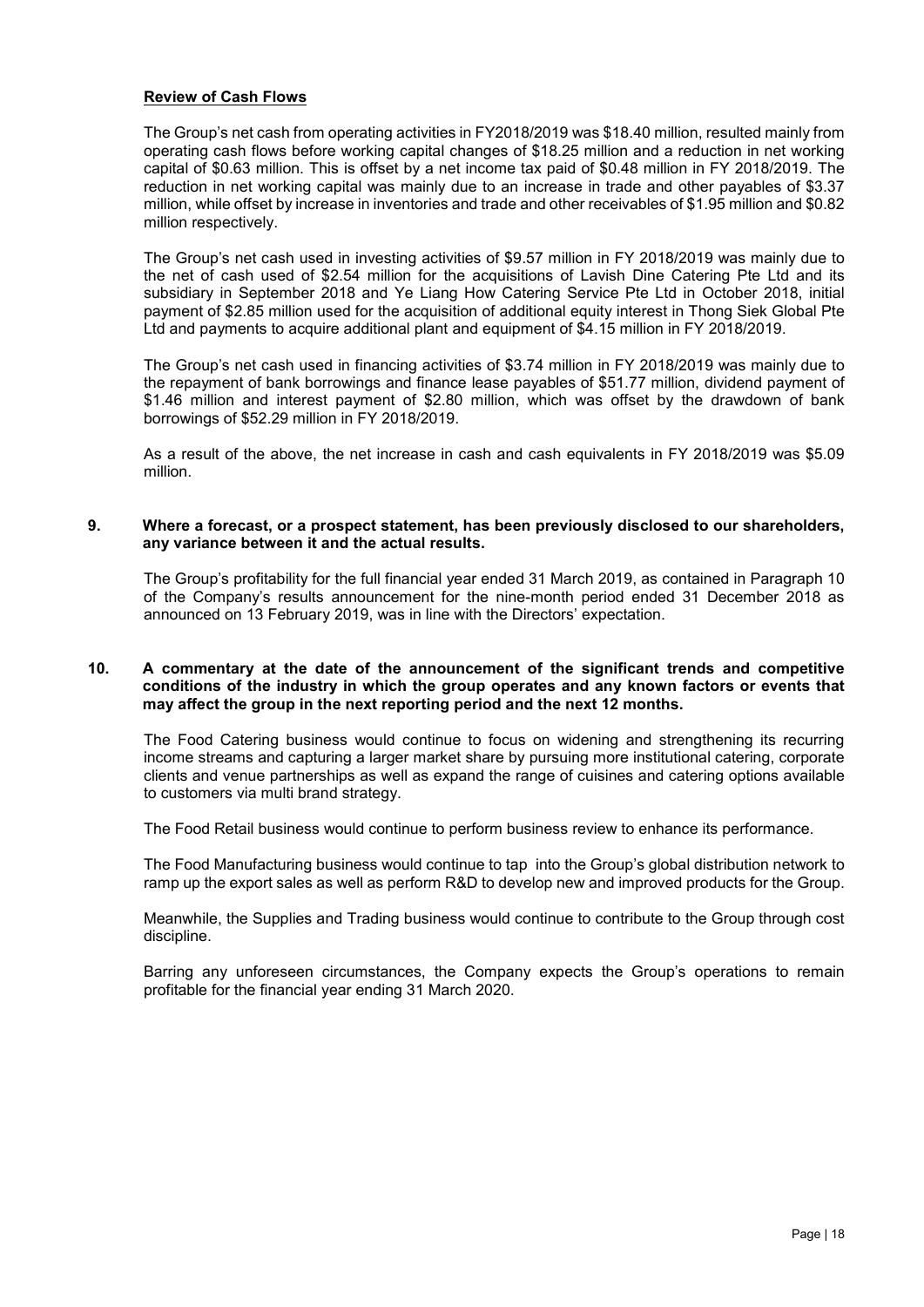## **11. Dividend**

#### **a. Current Financial Period Reported On**

#### **Any dividend declared for the current financial period reported on?**

Yes, a proposed final cash dividend of 0.5 Singapore cent per share was proposed for the financial year ended 31 March 2019.

#### **b. Corresponding Period of the Immediately Preceding Financial Year**

#### **Any dividend declared for the corresponding period of the immediately preceding financial year?**

Yes, a final cash dividend of 1.0 Singapore cent per share was declared for the financial year ended 31 March 2018.

#### **c. Whether the dividend is before tax, net of tax or tax exempt. If before tax or net of tax, state the tax rate and the country where the dividend is derived. (If the dividend is not taxable in the hands of shareholders, this must be stated).**

The proposed dividend is one-tier tax exempt.

#### **d. The date the dividend is payable**

The proposed dividend is subject to the approval of shareholders at the forthcoming Annual General Meeting and the date of payment will be announced at a later date.

#### **e. Books closure date**

Notice will be given at a later date on the closure of the Share Transfer Books and Register of Members of the Company to determine members' entitlement to the dividend.

## **12. If no dividend has been declared/recommended, a statement to that effect**

Not applicable.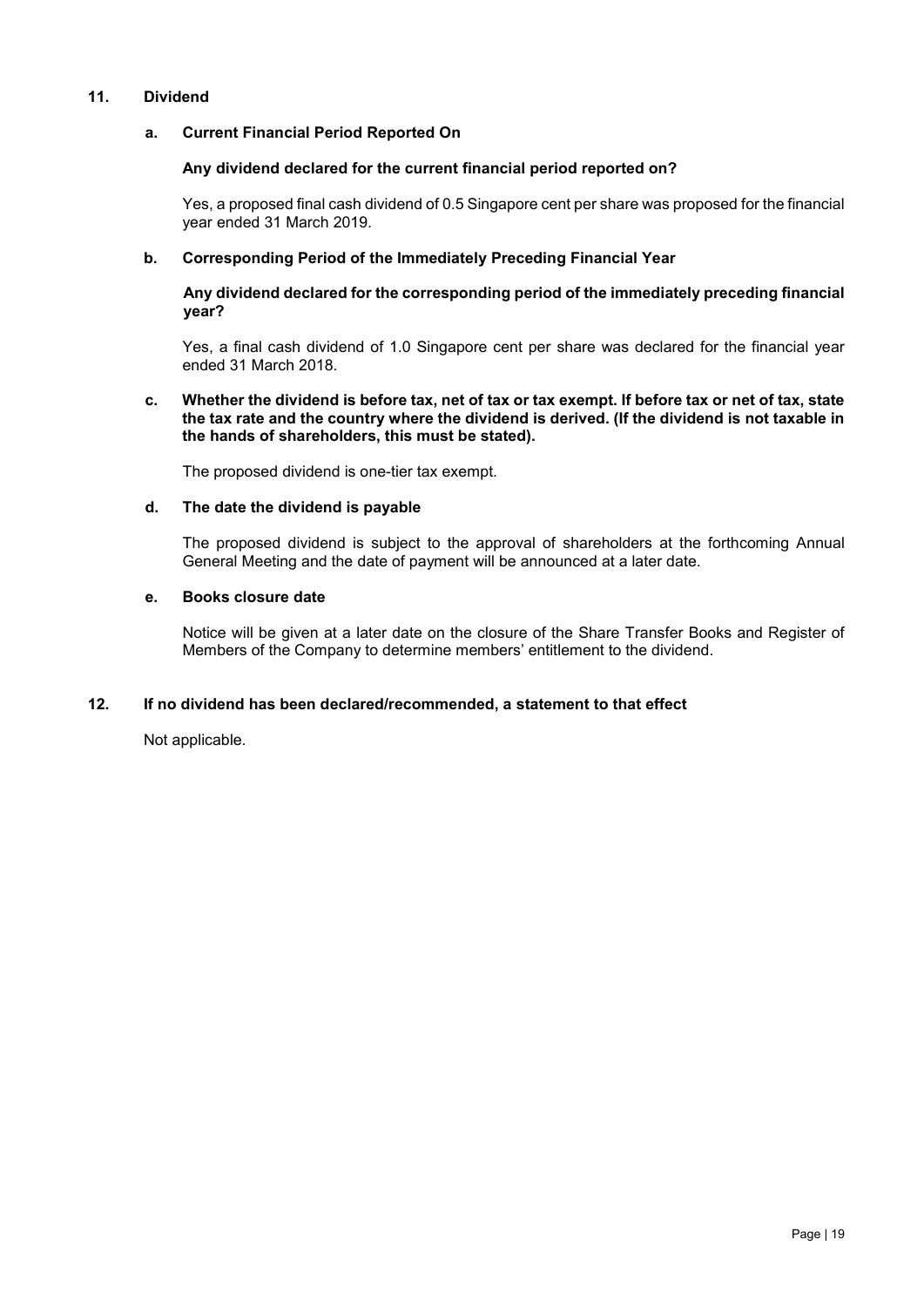|                                                | Aggregate value of all interested<br>person transactions during the<br>financial period under review<br>(excluding transactions less than<br>\$100,000 and transactions<br>conducted under shareholders'<br>mandate pursuant to Rule 920)<br>\$'000 | Aggregate value of all interested<br>person transactions conducted<br>under shareholders' mandate<br>pursuant to Rule 920 (excluding<br>transactions less than \$100,000)<br>\$'000 |
|------------------------------------------------|-----------------------------------------------------------------------------------------------------------------------------------------------------------------------------------------------------------------------------------------------------|-------------------------------------------------------------------------------------------------------------------------------------------------------------------------------------|
| Neo Kah Kiat                                   |                                                                                                                                                                                                                                                     |                                                                                                                                                                                     |
| (i) GUI Solutions Pte Ltd                      |                                                                                                                                                                                                                                                     |                                                                                                                                                                                     |
| Cost of goods and services purchased           | 342.0                                                                                                                                                                                                                                               |                                                                                                                                                                                     |
| Rental and utilities income                    | 24.0                                                                                                                                                                                                                                                |                                                                                                                                                                                     |
| (ii) Office premise lease expense <sup>1</sup> | 98.4                                                                                                                                                                                                                                                |                                                                                                                                                                                     |
| Neo Kah Kiat and Liew Oi Peng                  |                                                                                                                                                                                                                                                     |                                                                                                                                                                                     |
| (i) Office premise lease expense <sup>2</sup>  | 195.0                                                                                                                                                                                                                                               |                                                                                                                                                                                     |
| (ii) Rental of hostel for staff welfare        | 12.0                                                                                                                                                                                                                                                |                                                                                                                                                                                     |
| (iii) Twinkle Investment Pte Ltd               |                                                                                                                                                                                                                                                     |                                                                                                                                                                                     |
| Rental of yacht                                | 240.0                                                                                                                                                                                                                                               |                                                                                                                                                                                     |
| Office premise lease expense <sup>3</sup>      | 174.3                                                                                                                                                                                                                                               |                                                                                                                                                                                     |
| Interest expense                               | 71.0                                                                                                                                                                                                                                                |                                                                                                                                                                                     |
|                                                |                                                                                                                                                                                                                                                     |                                                                                                                                                                                     |

## **Notes:**

The Group has not obtained any general mandate from shareholders for interested person transactions pursuant to Rule 920 of the SGX-ST Listing Manual.

- (1) The office premise lease expense paid to the Company's director, Neo Kah Kiat, in FY 2018/2019 relates to #05-04 at Enterprise One amounting to approximately \$98,400. As the terms of the tenancy agreement for the office premise were supported by independent valuations and with lease period of 3 years, the lease thereunder is not required to comply with Catalist Rule 906 in relation to the approval of the shareholders of the Company as exempted under Catalist Rule 916 (1).
- (2) The office premise lease expense paid to the Company's directors, Neo Kah Kiat and Liew Oi Peng, in FY 2018/2019 relates to lease expense for #05-03 and #05-05 at Enterprise One amounting to approximately \$195,000. As the terms of the tenancy agreements for the office premises were supported by independent valuations and with lease period of 3 years, the leases thereunder are not required to comply with Catalist Rule 906 in relation to the approval of the shareholders of the Company as exempted under Catalist Rule 916 (1).
- (3) The office premise lease expense paid to the Twinkle Investment Pte Ltd, which is jointly owned by Neo Kah Kiat and Liew Oi Peng, in FY 2018/2019 relates to lease expense for #05-06 at Enterprise One amounting to approximately \$102,300. As the terms of the tenancy agreement for the office premise were supported by independent valuations and with lease period of 3 years, the lease thereunder is not required to comply with Catalist Rule 906 in relation to the approval of the shareholders of the Company as exempted under Catalist Rule 916 (1).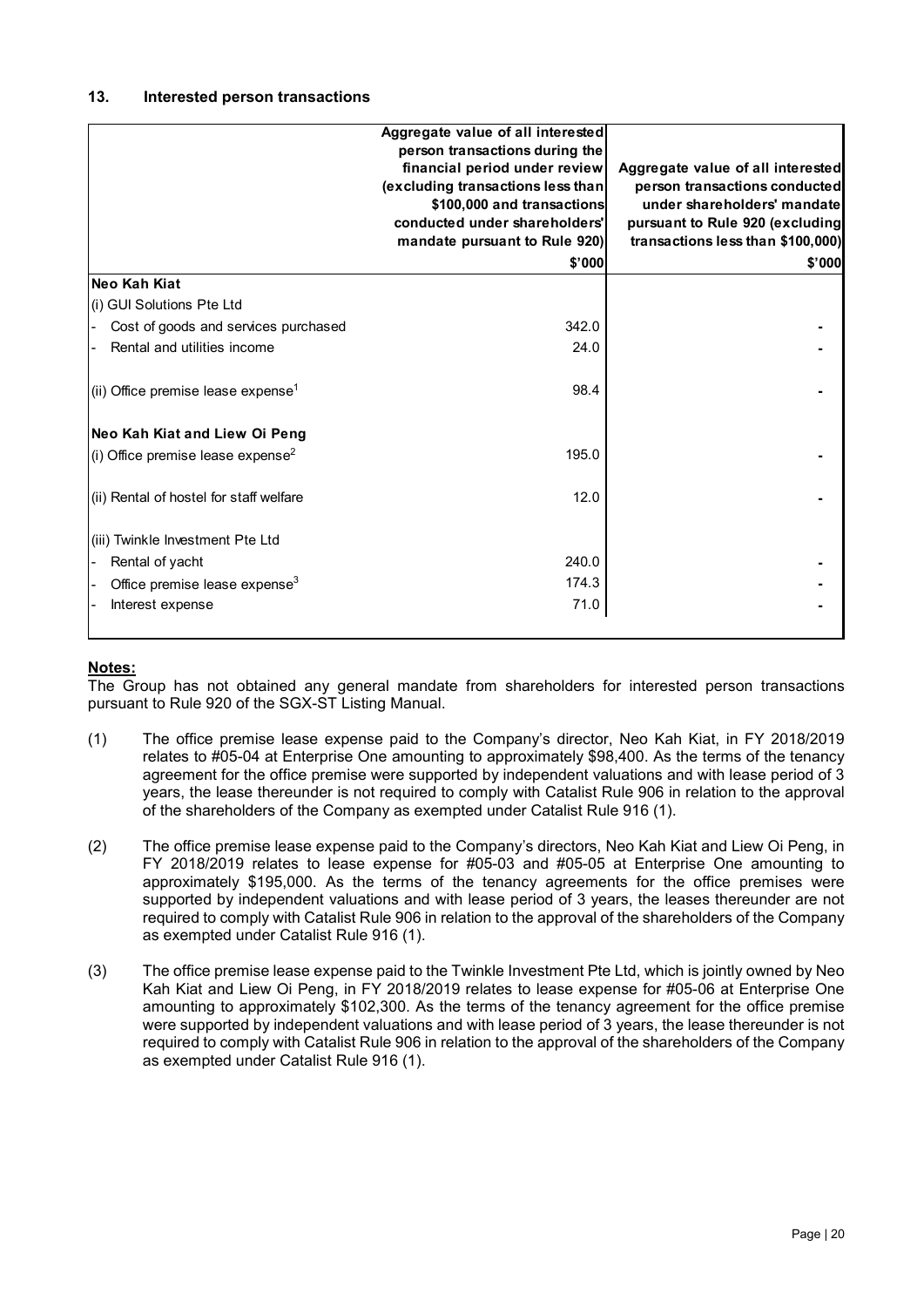#### **14. Confirmation that the issuer has procured undertakings from all its directors and executive offices (in the format set out in Appendix 7H) under Rule 720 (1)**

The Company hereby confirms that it has already procured undertakings from all its Directors and executive officers in the format as set out in Appendix 7H of the Catalist Rules in accordance with Rule 720 (1) of the Catalist Rules.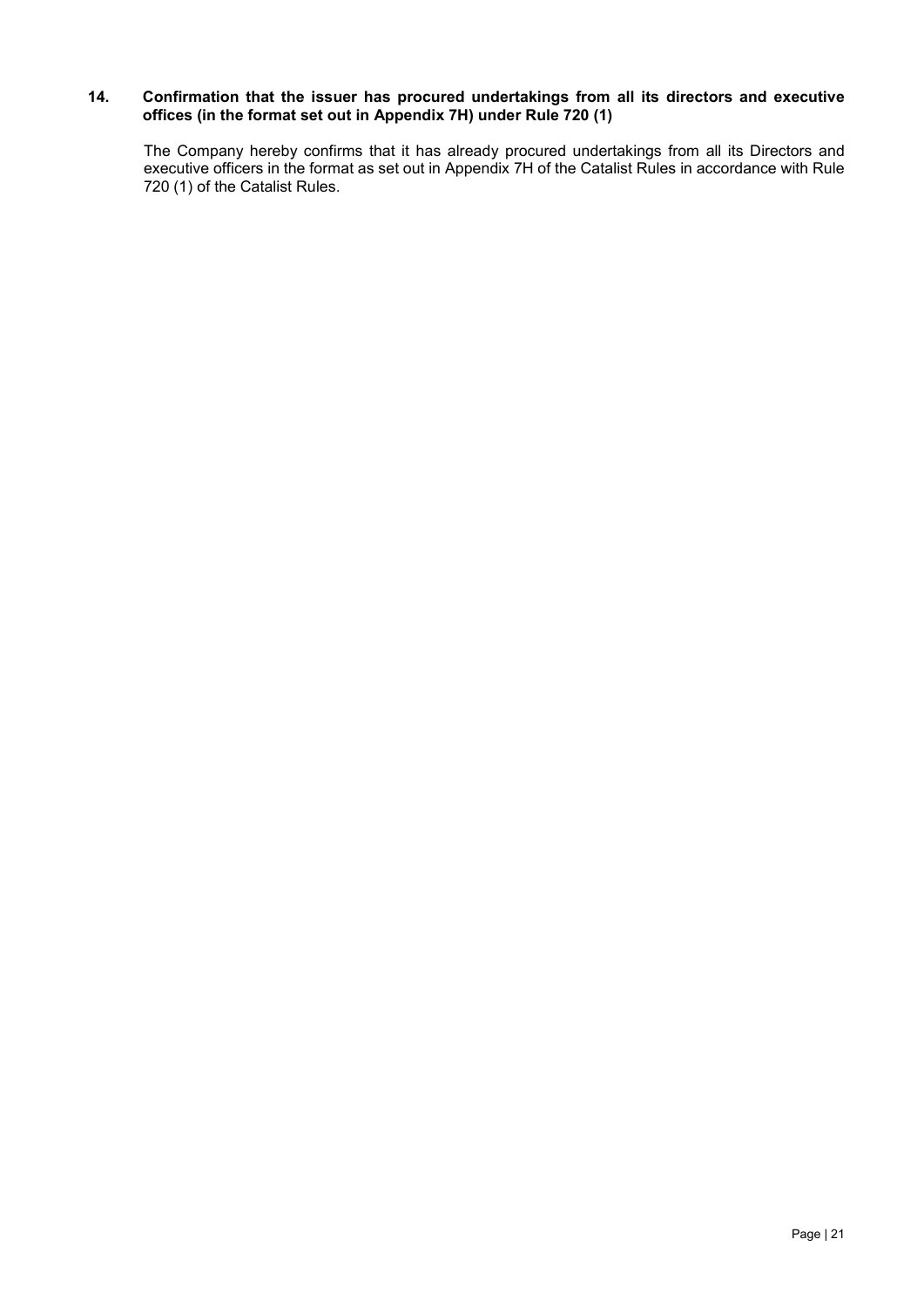## **PART II – ADDITIONAL INFORMATION REQUIRED FOR FULL YEAR ANNOUNCEMENT**

**15. Segmented revenue and results for operating segments (of the group) in the form presented in the issuer's most recently audited annual financial statements, with comparative information for the immediately preceding year.**

|         |        |                          | \$'000   | \$'000          | \$'000                   | \$'000         | <b>Total</b><br>\$'000 |
|---------|--------|--------------------------|----------|-----------------|--------------------------|----------------|------------------------|
|         |        |                          |          |                 |                          |                |                        |
|         |        |                          |          |                 |                          |                |                        |
|         |        |                          |          |                 |                          |                |                        |
| 81,739  | 16,872 | 32,335                   | 48,919   | 1,155           | $\blacksquare$           | $\blacksquare$ | 181,020                |
| 1,038   | 105    | 23,046                   | 2,757    | 890             | $\blacksquare$           | (27, 836)      |                        |
| 82,777  | 16,977 | 55,381                   | 51,676   | 2,045           | $\overline{\phantom{a}}$ | (27, 836)      | 181,020                |
|         |        |                          |          |                 |                          |                |                        |
| 10,940  | 230    | 2,067                    | 4,396    | 259             | 6,772                    | (6, 380)       | 18,284                 |
| 1,330   | 13     | 738                      |          | 7               | 270                      | (2,089)        | 272                    |
| (870)   | (24)   | (1, 402)                 | (1, 356) | (11)            | (1, 229)                 | 2,089          | (2,803)                |
| (3,831) | (731)  | (1, 281)                 | (2,611)  | (177)           | (1)                      |                | (8,632)                |
|         |        | $\overline{\phantom{a}}$ |          |                 | (48)                     |                | (48)                   |
| (392)   | (9)    | (110)                    | (100)    | (5)             | (4)                      |                | (620)                  |
| (36)    | (104)  | (6)                      | (41)     | (1)             |                          |                | (188)                  |
| 26      |        | 9                        | (9)      |                 |                          |                | 26                     |
|         |        |                          |          |                 |                          |                |                        |
|         |        | (11)                     |          |                 |                          |                | (11)                   |
|         |        | (69)                     |          |                 |                          |                | (70)                   |
| (11)    |        | (11)                     | (47)     |                 |                          |                | (69)                   |
| (5)     |        |                          |          |                 |                          |                | (5)                    |
|         |        | 100                      |          |                 |                          |                | 100                    |
| 7,151   | (625)  | $\overline{24}$          | 235      | $\overline{71}$ | 5,760                    | (6, 380)       | 6,236                  |
|         |        |                          |          |                 |                          |                | (1,070)                |
|         |        |                          |          |                 |                          |                | 5,166                  |
|         |        |                          |          |                 | (1)                      |                |                        |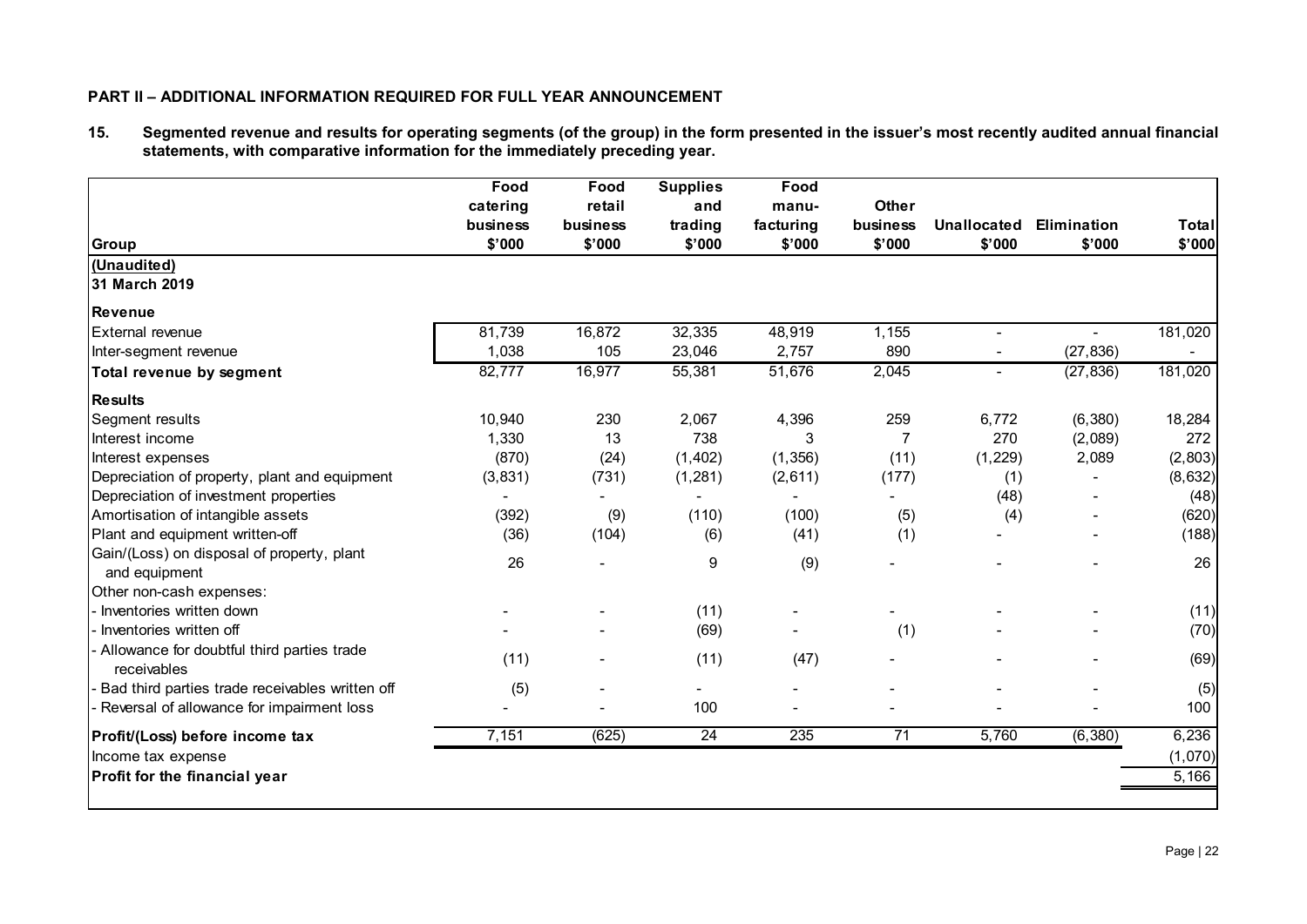**15. Segmented revenue and results for operating segments (of the group) in the form presented in the issuer's most recently audited annual financial statements, with comparative information for the immediately preceding year.** (Continued)

| <b>Group</b>                                                | Food<br>catering<br>business<br>\$'000 | Food<br>retail<br>business<br>\$'000 | <b>Supplies</b><br>and<br>trading<br>\$'000 | Food<br>manu-<br>facturing<br>\$'000 | Other<br>business<br>\$'000 | <b>Unallocated</b><br>\$'000 | Elimination<br>\$'000 | <b>Total</b><br>\$'000 |
|-------------------------------------------------------------|----------------------------------------|--------------------------------------|---------------------------------------------|--------------------------------------|-----------------------------|------------------------------|-----------------------|------------------------|
| (Audited)                                                   |                                        |                                      |                                             |                                      |                             |                              |                       |                        |
| 31 March 2018                                               |                                        |                                      |                                             |                                      |                             |                              |                       |                        |
| <b>Revenue</b>                                              |                                        |                                      |                                             |                                      |                             |                              |                       |                        |
| External revenue                                            | 65,981                                 | 16,757                               | 45,001                                      | 49,364                               | 1,107                       | $\sim$                       | ÷.                    | 178,210                |
| Inter-segment revenue                                       | 229                                    | 2                                    | 33,988                                      | 1,313                                | 942                         |                              | (36, 474)             |                        |
| Total revenue by segment                                    | 66,210                                 | 16,759                               | 78,989                                      | 50,677                               | 2,049                       | $\blacksquare$               | (36, 474)             | 178,210                |
| <b>Results</b>                                              |                                        |                                      |                                             |                                      |                             |                              |                       |                        |
| Segment results                                             | 10,003                                 | 963                                  | (438)                                       | 5,083                                | (18)                        | 1,640                        | (2,000)               | 15,233                 |
| Interest income                                             | 1,153                                  | 14                                   | 793                                         |                                      | 4                           | 131                          | (1, 912)              | 183                    |
| Interest expenses                                           | (703)                                  | (21)                                 | (1, 438)                                    | (1, 127)                             | (13)                        | (1,088)                      | 1,912                 | (2, 478)               |
| Depreciation of property, plant and equipment               | (3,650)                                | (865)                                | (1, 364)                                    | (2, 365)                             | (217)                       | (5)                          |                       | (8, 466)               |
| Depreciation of investment properties                       |                                        |                                      |                                             |                                      |                             | (48)                         |                       | (48)                   |
| Amortisation of intangible assets                           | (113)                                  | (10)                                 | (88)                                        | (88)                                 | (8)                         | (7)                          |                       | (314)                  |
| Plant and equipment written-off                             | (3)                                    | (112)                                | (129)                                       | (14)                                 | (2)                         |                              |                       | (260)                  |
| Gain/(Loss) on disposal of property, plant<br>and equipment | 24                                     | 40                                   | (3)                                         | (34)                                 |                             |                              |                       | 27                     |
| Other non-cash expenses:                                    |                                        |                                      |                                             |                                      |                             |                              |                       |                        |
| Inventories written down                                    |                                        |                                      | (210)                                       |                                      |                             |                              |                       | (210)                  |
| Inventories written off                                     |                                        |                                      | (7)                                         |                                      |                             |                              |                       | (7)                    |
| - Allowance for doubtful third parties trade<br>receivables |                                        |                                      | (433)                                       |                                      |                             |                              |                       | (433)                  |
| Bad third parties trade receivables written off             | (18)                                   |                                      | (18)                                        | (4)                                  | (1)                         |                              |                       | (41)                   |
| Reversal of allowance for impairment loss                   |                                        |                                      | 37                                          |                                      |                             |                              |                       | 37                     |
| Bad third parties trade receivables written back            |                                        |                                      |                                             | 47                                   |                             |                              |                       | 47                     |
| Profit/(Loss) before income tax                             | 6,693                                  | 9                                    | (3, 298)                                    | 1,498                                | (255)                       | 623                          | (2,000)               | 3,270                  |
| Income tax expense                                          |                                        |                                      |                                             |                                      |                             |                              |                       | (260)                  |
| Profit for the financial year                               |                                        |                                      |                                             |                                      |                             |                              |                       | 3,010                  |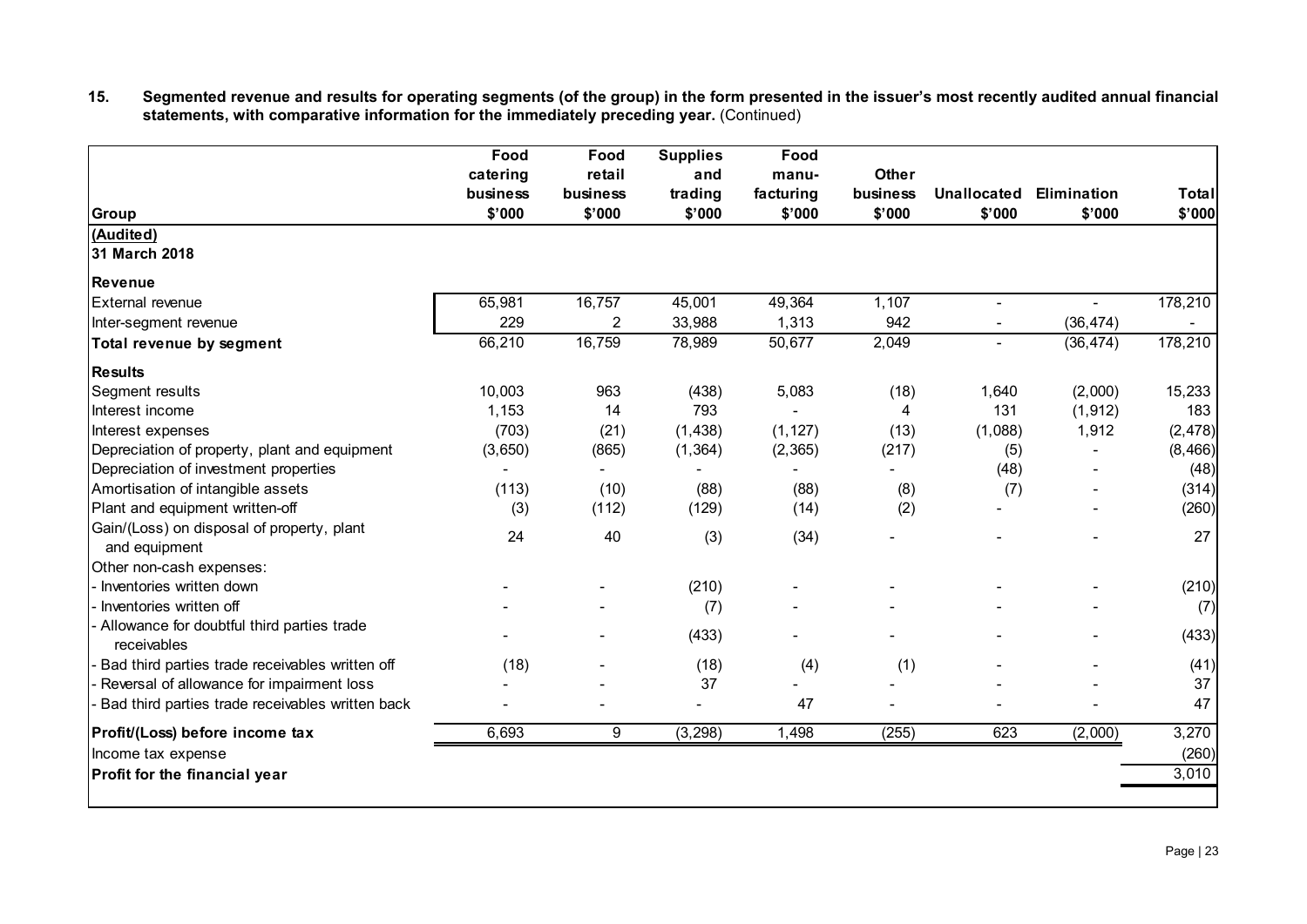**16. In the review of performance, the factors leading to any material changes in contribution to turnover and earnings by the business or geographical segments.**

Refer to section 8 for details.

## **17. A breakdown of sales**

|                                                     | FY 2018/2019 | FY 2017/2018 |
|-----------------------------------------------------|--------------|--------------|
|                                                     | \$'000       | \$'000       |
| Sales reported for:                                 |              |              |
| 3 months ended 30 June                              | 38,637       | 40,643       |
| 3 months ended 30 September                         | 42,023       | 45,285       |
| 3 months ended 31 December                          | 49,474       | 44,707       |
| 3 months ended 31 March                             | 50,886       | 47,575       |
| Total                                               | 181,020      | 178,210      |
|                                                     |              |              |
| Net profit/(loss) for the period/year reported for: |              |              |
| 3 months ended 30 June                              | (1,280)      | (807)        |
| 3 months ended 30 September                         | 395          | (886)        |
| 3 months ended 31 December                          | 1,966        | 2,461        |
| 3 months ended 31 March                             | 4,085        | 2,242        |
| <b>Total</b>                                        | 5,166        | 3,010        |
|                                                     |              |              |

#### **18. A breakdown of the total annual dividend (in dollar value) for the issuer's latest full year and its previous full year**

|                                | FY 2018/2019 | FY 2017/2018 |
|--------------------------------|--------------|--------------|
|                                |              |              |
| Total annual ordinary dividend |              |              |
| Final (Tax exempt 1-tier)      | 736,755      | 1,459,071    |
| <b>Total</b>                   | 736,755      | 1,459,071    |
|                                |              |              |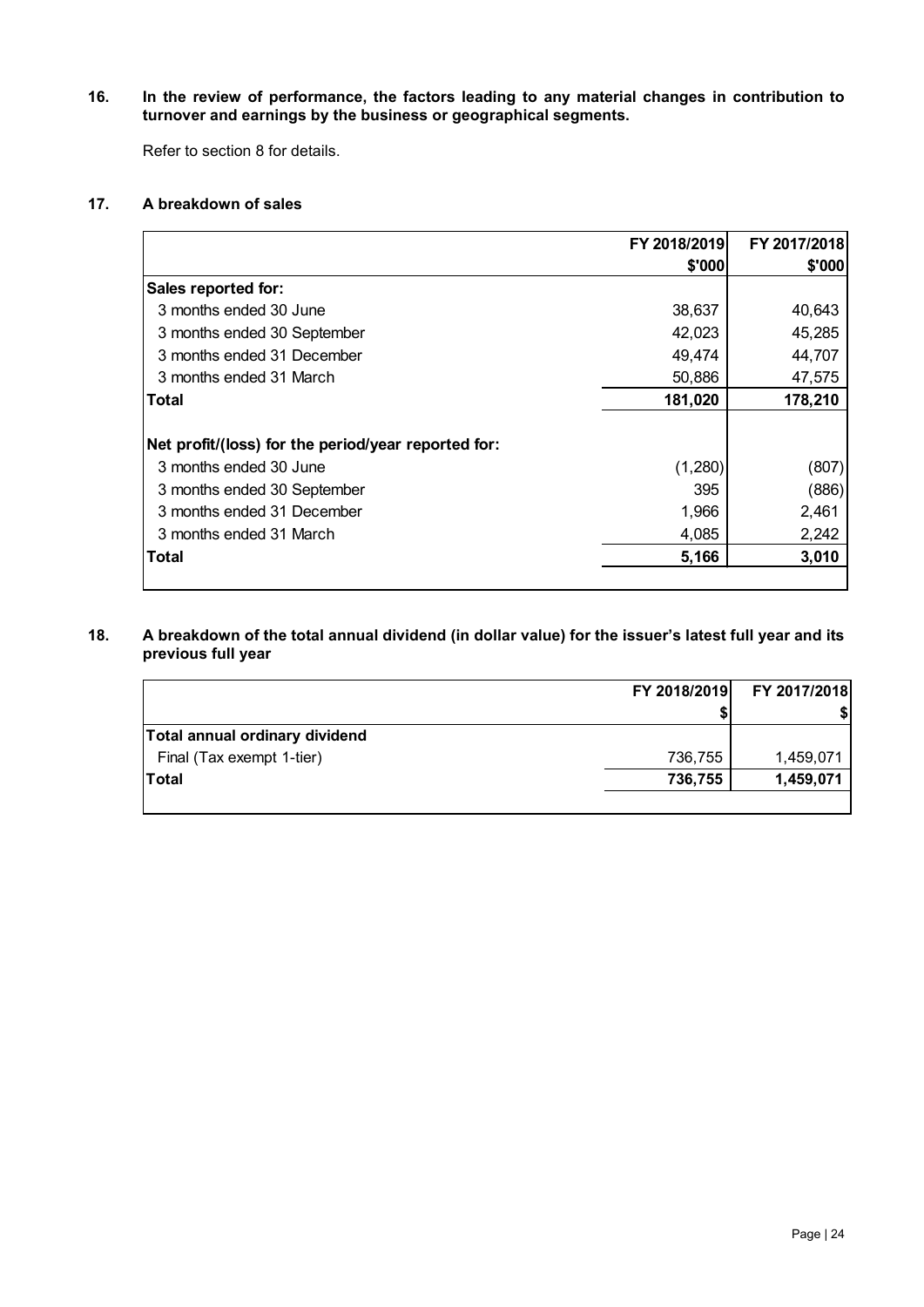## **19. Requirement under Rule 704(10) of the Listing Manual Section B: Rules of Catalist**

Pursuant to Rule 704(10) of the Singapore Exchange Securities Trading Limited ("**SGX-ST**") Listing Manual Section B: Rules of Catalist ("Catalist Rules"), the Company confirms that the following personnel occupying managerial positions in the Company or any of its principal subsidiaries who is a relative of a Director, Chief Executive Officer or substantial shareholder of the Company during the year. Details are as follows:

| Name of<br>relative | Age | Family relationship with<br>any director and/or<br>substantial shareholder        | <b>Current position and</b><br>duties and the year<br>the position was first<br>held                                                                                                                                                                                                                                    | Details of changes in<br>duties and position<br>held, if any, during<br>the year                                                        |
|---------------------|-----|-----------------------------------------------------------------------------------|-------------------------------------------------------------------------------------------------------------------------------------------------------------------------------------------------------------------------------------------------------------------------------------------------------------------------|-----------------------------------------------------------------------------------------------------------------------------------------|
| Neo Kah Lin         | 50  | Brother of Neo Kah Kiat<br>Brother-in-law of Liew Oi<br>Peng                      | Joined as Operations<br>and Procurement<br>Manager (NKK Import<br>& Export Trading Pte<br>Ltd) on 6 June 2016<br>Seconded to Thong<br>Siek Food Industry Pte<br>Ltd on 1 January 2017<br>Designated as Deputy<br>COO from 1 April<br>2017, responsible for<br>food production,<br>logistics and<br>warehouse operations | Not applicable                                                                                                                          |
| Neo Kar King        | 45  | Brother of Neo Kah Kiat<br>Brother-in-law of Liew Oi<br>Peng                      | Re-designated as<br><b>Quality Assurance</b><br>Manager (Kitchen<br>operations) on 1<br>January 2015<br>Seconded to CT<br>Vegetables & Fruits<br>Pte Ltd on 1 March<br>2017<br>Responsible for the<br>operations in CT<br>Vegetables'<br>warehouse                                                                      | Designated as<br><b>Operations Director</b><br>from 1 June 2018,<br>responsible for the<br>entity's business<br>strategy and operations |
| Liew Oi Yen         | 49  | Sister-in-law of Neo Kah<br>Kiat<br>Sister of Liew Oi Peng and<br>Liew Choh Khing | Director (Operations)<br>Appointed in 2012<br>Responsible for the<br>operations of the food<br>production in Orange<br>Clove's Central<br>Kitchen and logistics<br>function of Food<br>Catering business                                                                                                                | Not applicable                                                                                                                          |